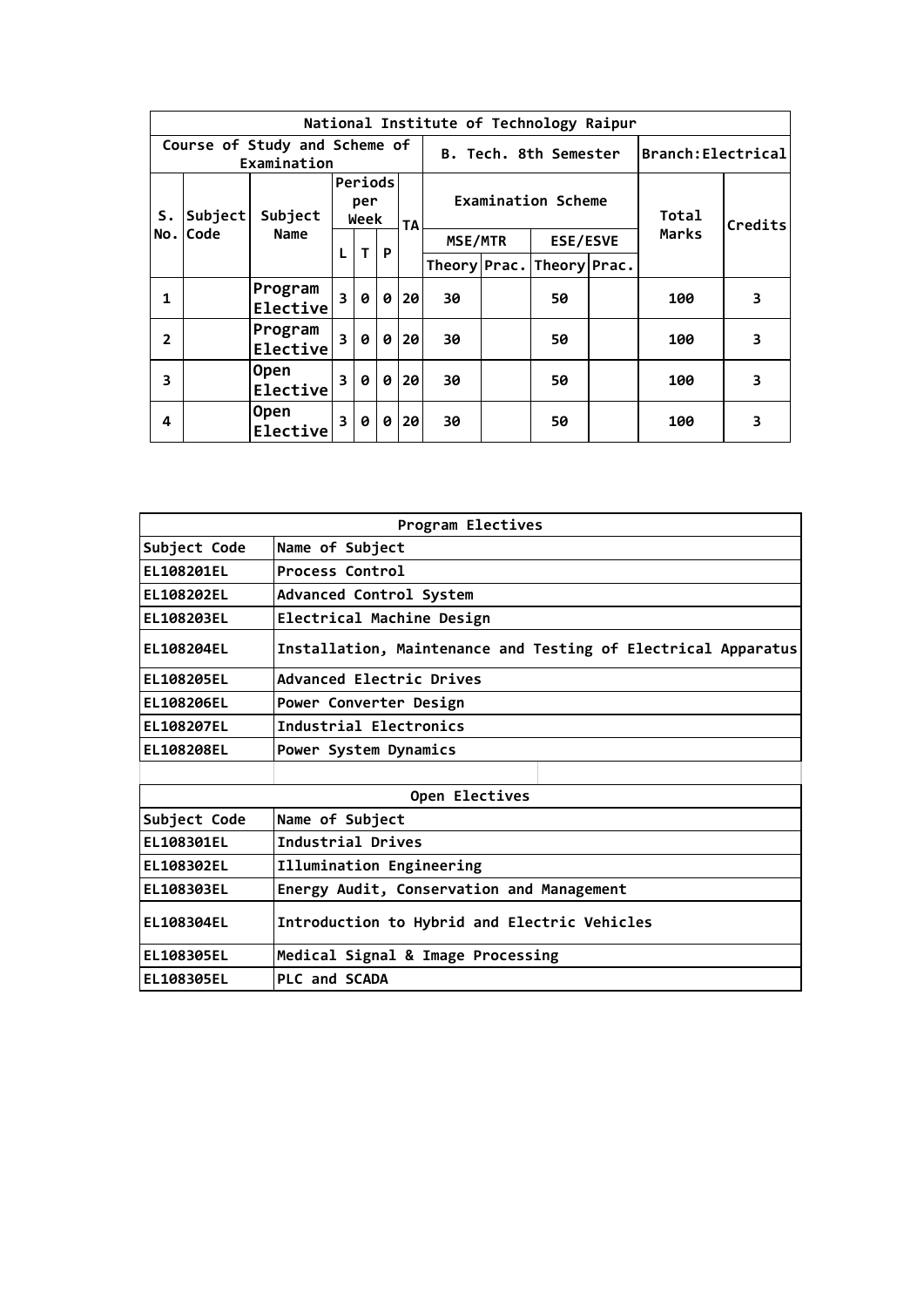# Process Control

[8th Semester, Fourth Year] Course Description Offered by Department Credits Status Code<br>
Electrical 3-0-0. (3) Program Elective EL108201EL  $3-0-0$ ,  $(3)$  Program Elective [Pre-requisites: Control System Engineering (EL105101EL)]



## Course Objectives

- 1. To understand the various process and their control in industries.
- 2. To develop the knowledge of advanced control strategies with their applications.

## Course Content

## Unit 1 Process control introduction

Process variables, Signs & Symbols used in Process industries, classification of variables, Process Characteristics, Constraints in implementation of process control, terms used in process control, process measurement, Comparison of P, I, D, PI, PD, & PID controllers.

## Unit 2 Generation of control action in electronic and pneumatic controllers

Control valves, valve positioner, relief and safety valves, relays, volume boosters, pneumatic transmitters for process variable, Tuning of controllers–Zeigler Nichols and other techniques.

## Unit 3 Different control techniques and interaction of process parameters

Feed forward, cascade, ratio, override controls, batch continuous process controls, Feed forward Control scheme.

## Unit 4 Various process schemes / unit operations and their control schemes

Distillation columns, absorbers, heat exchangers, furnaces, reactors, mineral processing industries, etc. Use of control schemes for process optimization.

## Unit 5 Advanced control strategies with case studies

Use of DDC and PLC, Introduction to supervisory control, Conversion of existing control schemes in operating plants, data loggers.

## Course Materials

Required Text: Textbooks

- 1. Dale Patrick, Stephen Fardo ,"Industrial Process Control system", Delmar Cengage Learning, 2Nd edition 1997.
- 2. R. P. Vyas, "Process Control and Instrumentation", Denett & Co., 7th edition,2015.
- 3. Donald R Coughanower, Steven E LeBlanc, "Process System Analysis & Control", McGraw HillEducation, Third edition ,2017.
- 4. B. Wayne Bequette, "Process control, modeling, Design and simulation", Prentice Hall of India (P) Ltd., 2003.

## Optional Materials: Reference Books

- 1. Curtis d Jonson, "Process Control Instrumentation Technology", Pearson, 8th edition, 2015.
- 2. Surekha Bhanot, "Process Control: Principles and Applications", Oxford University Press ,2008.
- 3. Bela G. Liptak, "Instrument Engineers' Handbook, Volume Two: Process Control and Optimization", CRC.
- 4. D. Patranabis, "Principles of Process Control", McGraw Hill Education, 3rd edition, 2017.
- 5. D. P. Eckman, "Automatic Process control", Wiley India Pvt. Ltd, September 2009.
- 6. S. K. Singh, "Process Control: Concepts, Dynamics and Applications", Prentice Hall India Learning Private Limited, 2009.
- 7. S. Sundaram, "Process Dynamics and Control", Cengage, 1st edition, 2012.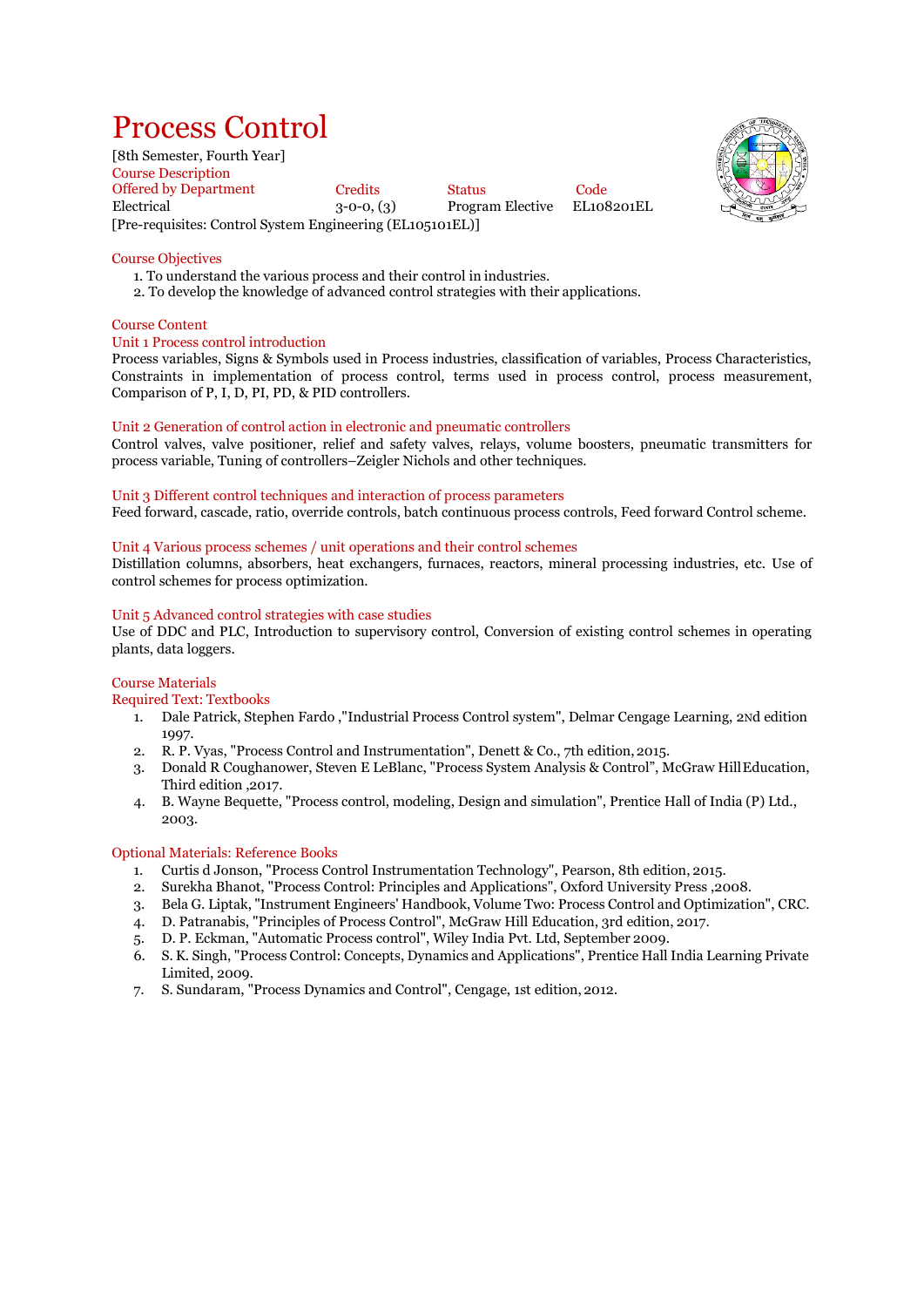## **Mapping of course outcomes with program outcomes**

|                 | PO <sub>1</sub> | <b>PO2</b> | $PQ_3$ PO <sub>4</sub> |  |  | PO5   PO6   PO7   PO8   PO9   PO10   PO11 | <b>PO12</b> |
|-----------------|-----------------|------------|------------------------|--|--|-------------------------------------------|-------------|
| CO <sub>1</sub> |                 |            |                        |  |  |                                           |             |
| CO <sub>2</sub> |                 |            |                        |  |  |                                           |             |

## **Mapping of course outcomes with program specific outcomes**

|                 | PSO <sub>1</sub> | <b>PSO2</b> | PSO <sub>3</sub> |
|-----------------|------------------|-------------|------------------|
| <b>CO1</b>      |                  |             |                  |
| CO <sub>2</sub> |                  |             |                  |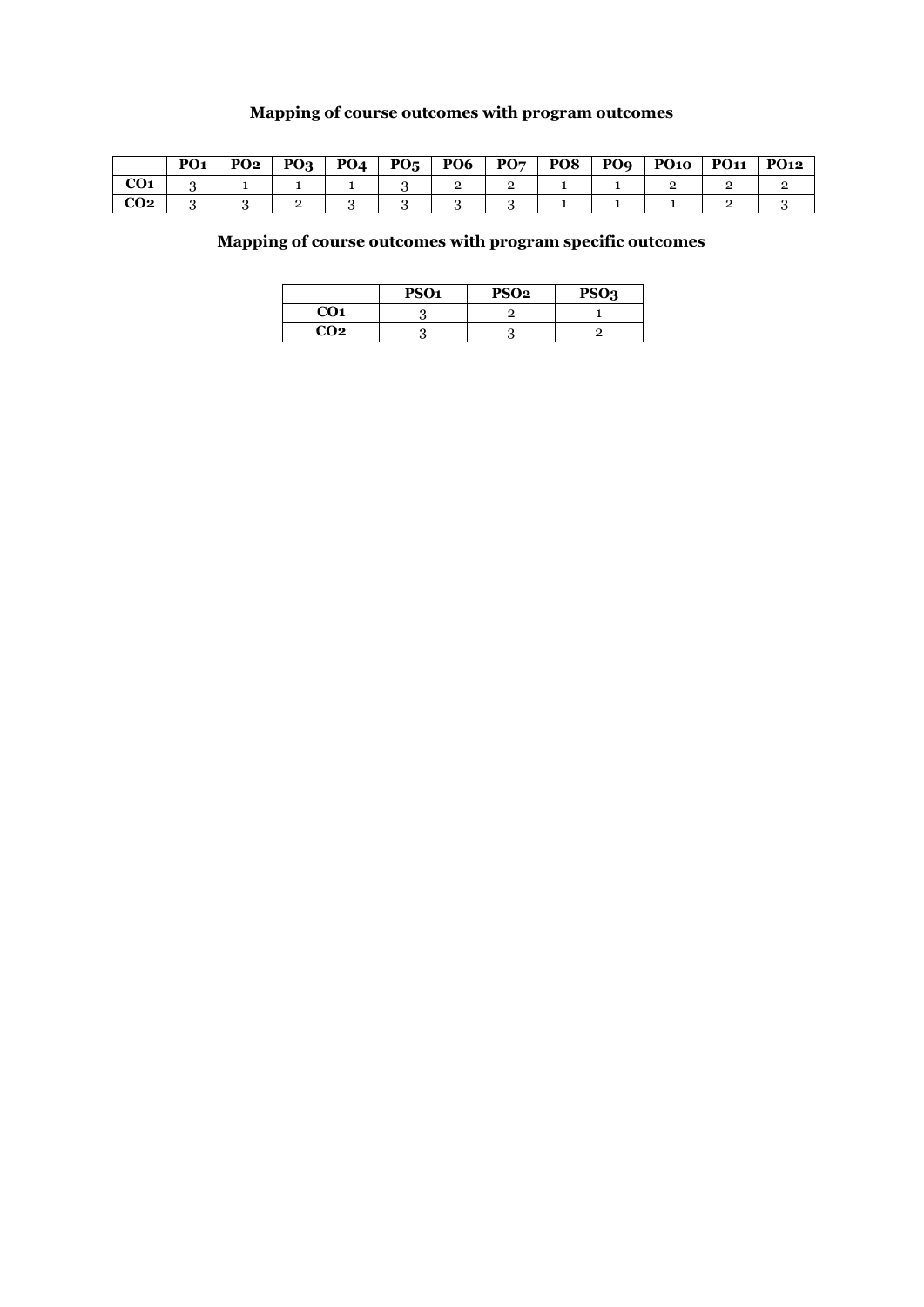# Advanced Control System

[8th Semester, Fourth Year]

Course Description Offered by Department Credits Code Status Code Electrical Engineering 3-0-0, (0) Program Elective EL108202EL [Pre Requisite-Control System Engineering(EL105101EL)]



## Course Objectives

Making students

- Understand the working of various engineering system using modern modeling tools.
- Understand and apply the advanced concepts in controller design.

## Course Content

## UNIT I:

Non-Linear Control System Introduction, some common types of nonlinearities, comparison of linear and non-linear systems, properties of non-linear control systems, describing functions, stability analysis using describing functions, limit cycle, Lyapunov Stability Analysis of Linear and Nonlinear Systems, Second method of Lyapunov with four stability theorems.

## UNIT II:

State Space Analysis Basics: State and its non-uniqueness, Eigen values and its invariance, Diagonalization and Jordan canonical form, Caylay- Hamilton theorem, Computation of state transition matrix by (a)Inverse Laplace method (b)Caylay Hamilton method and (c) other methods. Controllability and observability of time invariant systems, State equations in CCF, OCF and Diagonal Canonical form, Decompositions of Transfer Functions, Effect of Pole-Zero cancellation in Transfer Function.

## UNIT III:

Control System Design by State Space Pole placement design, Ackermann's Formula for pole placement, Design of full and reduced order state observers, Design of Servo system.

## UNIT IV:

Discrete System Control Introduction, Impulse sampling and Data Hold, Reconstructing original signals from sampled signals, Pulse Transfer Function, Mapping between the s-plane and the z-plane, Dominant pole, Characteristic equation, Roots, Stability Analysis using Bilinear transformation Method of Jury's stability test, Solution of discrete time state equations.

## UNIT V:

Optimal Control Systems Parametric optimization problem using second method of Lyapunov, Quadratic optimal control problems, Matrix Riccati equation, Alternate approach to determine optimal feedback gain matrix, Solving optimal control problems using Hamiltonian and Pontrygin's Maximum Principle

## Course Materials

Test Books:

1. "Modern Control Systems Engineering", Ogata, PHI.

- 2. "Digital Control Systems", Benjamin. C Kuo; Oxford University Press, Second edition.
- 3. "Digital Control and State Variable Methods", M Gopal, McGraw Hill, Fourth Edition
- 4. "Linear Systems", Thomas Kailath, Prentice-Hall, 1980. ISBN: 0-13-536961-4.

## Course Outcomes(CO)

- 1. Analyse the response and stability of LTI systems in time domain using state equations.
- 2. Design state feedback controllers and observers to improve the response of LTI systems.
- 3. Describe the behavior and evaluate the stability of nonlinear systems.
- 4. Appreciate the significance of digital control in industrial applications
- 5. Infer the requirement of optimal control for meeting the design specifications inindustrial control systems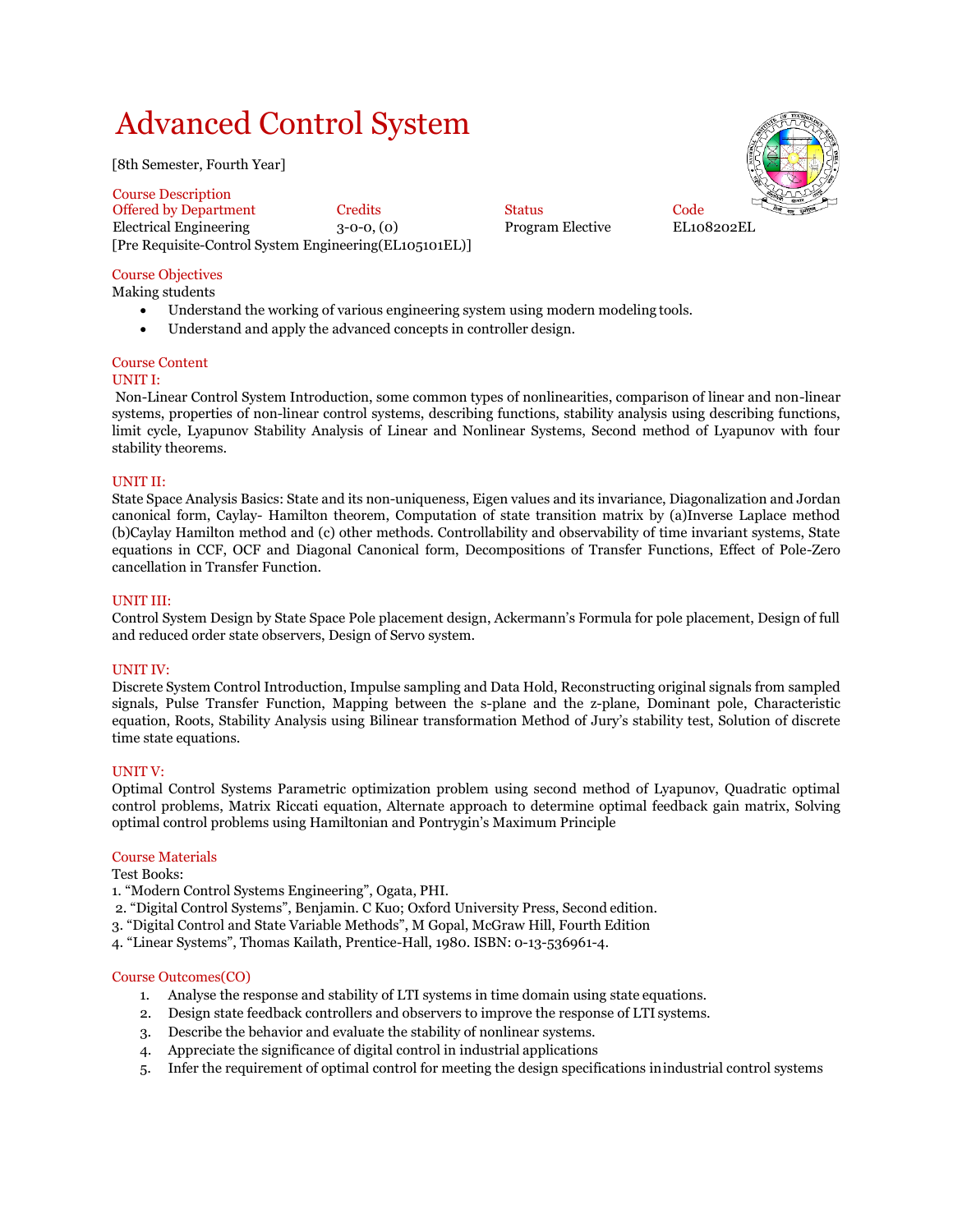## **Mapping and Correlation of COs with POs**

|                 | PO <sub>1</sub> | PO2 | PO <sub>3</sub> | PO <sub>4</sub> | PO <sub>4</sub> | $P_{05}$ | <b>PO6</b> | PO7 | PO8 | PO <sub>9</sub> | <b>PO10</b> | <b>PO11</b> | <b>PO12</b> |
|-----------------|-----------------|-----|-----------------|-----------------|-----------------|----------|------------|-----|-----|-----------------|-------------|-------------|-------------|
| CO <sub>1</sub> |                 |     |                 |                 |                 |          |            |     |     |                 |             |             |             |
| CO <sub>2</sub> | 3               |     |                 | 2               | ົ               |          |            |     |     |                 |             |             |             |
| CO <sub>3</sub> | .,              |     |                 |                 |                 |          |            |     |     |                 |             |             |             |
| CO <sub>4</sub> | o<br>۰Ć,        |     | ◠               | $\overline{2}$  |                 |          |            |     | ີ   |                 |             |             |             |
| CO <sub>5</sub> |                 |     |                 | റ               |                 |          |            |     |     |                 |             |             |             |

## **Mapping and Correlation of COs with PSOs**

|                   | PSO <sub>1</sub> | PSO <sub>2</sub> | PSO <sub>3</sub> |
|-------------------|------------------|------------------|------------------|
| CO <sub>1</sub>   | 3                |                  |                  |
| CO <sub>2</sub>   | 3                | 3                | $\mathbf{2}$     |
| CO <sub>3</sub>   | 3                |                  |                  |
| $\overline{CO4}$  | 3                | 3                | 2                |
| $\overline{CO_5}$ | વ                | 2                |                  |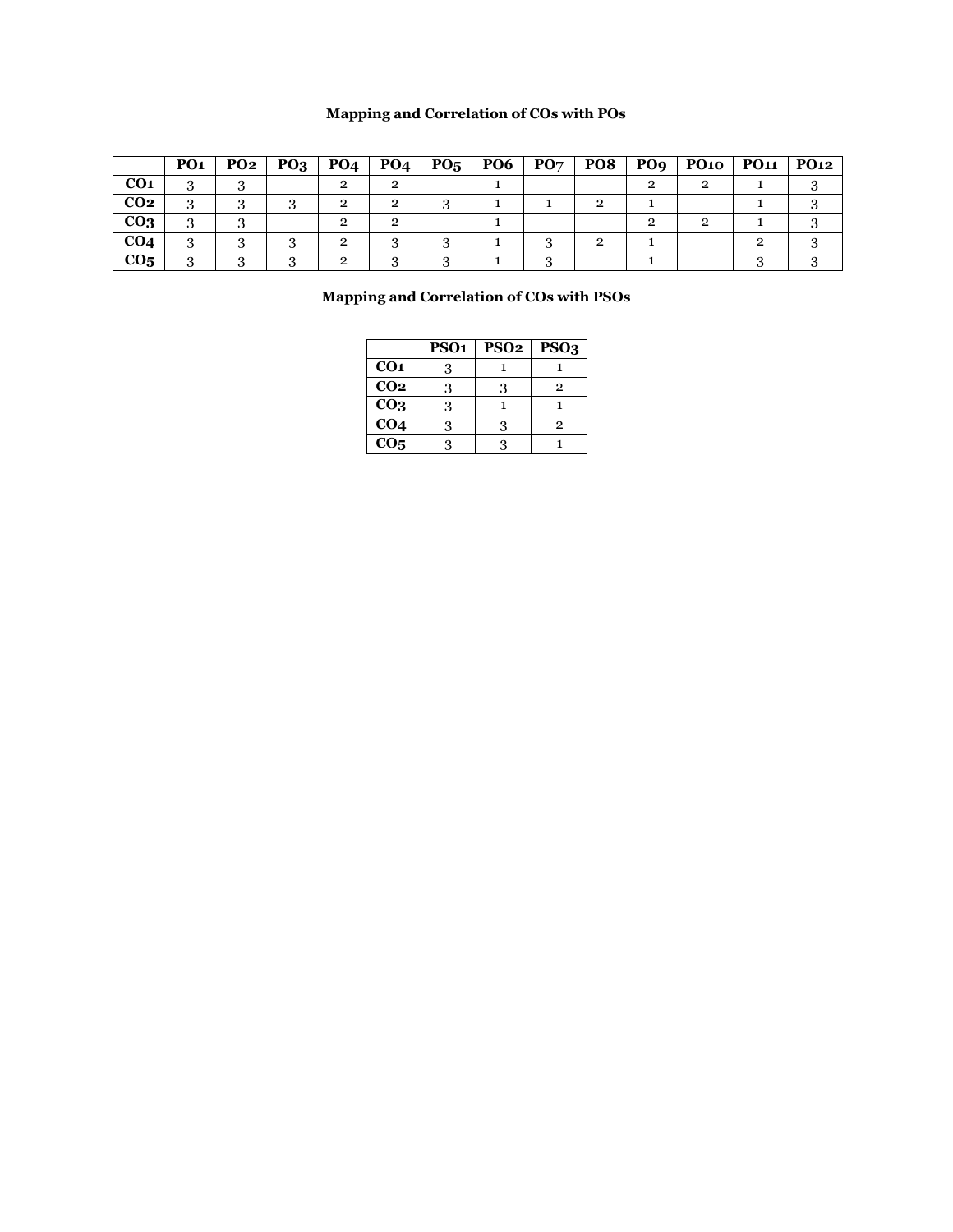# Electrical Machine Design

[8th Semester, Fourth Year]

Course Description

| <b>Offered by Department</b>  | Credits      | <b>Status</b>           | Code         |
|-------------------------------|--------------|-------------------------|--------------|
| <b>Electrical Engineering</b> | $3-0-0, (3)$ | <b>Program Elective</b> | <b>EL108</b> |

3-0-0, (3) Program Elective EL108203EL

[Pre-requisites: Electrical Machines-II (EL105102EL)]

## Course Objectives

- 1. To impart the basic knowledge of design of the Electrical and Magnetic circuits.
- 2. To understand the design of DC machines.
- 3. To impart basic knowledge of design of transformers and AC machines.

## Course Outcomes( Cos)

- 1. Students can understand the importance of choice of Electrical Engineering Materials and varios design criteria of electrical machines.
- 2. Student would be able to understand the performance prediction of electrical machines using design values.
- 3. Student would be able to learn about the design of electrical machines and their KVAoutputs.
- 4. Student can analyse the various operating characteristics of electrical machines.
- 5. Student can study the temperature rise characteristics and methods of cooling of electrical machines.

## Course Content

## Unit 1Introduction

Major considerations in Electrical Machine Design, Electrical Engineering Materials, Space factor, Choice of specific Electrical and Magnetic loadings, Thermal considerations, Heat flow, Temperature rise, Rating of machines, Standard specification.

DC Machines: Output Equations, Main dimensions, Magnetic circuit calculations, Carter's co-efficient, Net length of iron, Real and apparent flux density, Selection of number of poles, Design of armature, Design of commutator and brushes, Performance prediction using design values.

## Unit 2Transformer

Output equations, Main dimensions, KVA output for single and three phase transformers, Window space factor, Overall dimensions, Operating characteristics, Regulation, No Load current, Temperature rise in transformers, Design of tank, Methods of cooling of transformers.

## Unit 3Induction Motors

Output equation of induction motor, Main dimensions, Length of induction motor, Main dimensions, Length of air gap, Rules for selecting rotor slots of squirrel cage machines, Design of rotor bars and slots, Design of end rings, Design of wound rotor, Magnetic leakage calculations, Leakage reactance of poly-phase machines, Magnetizing current, Short circuit current, Circle diagram, Operating characteristics.

## Unit 4Synchronous Machines

Output equations, Choice of loadings, Design of salient pole machines, Short circuit ratio, Shape of pole face, Armature design, Armature parameters, Equation of air gap length, Design of rotor, Design of damper winding, Determination of full load field MMF, Design of field winding, Design of turbo alternators, Rotor design.

## Course Materials

Required Text: Textbooks

- 1. Sawhney, A.K., "A course in Electrical Machine Design", Shree Hari Publications, 2019.
- 2. Say, M.G., "The Performance and Design Of Alternating Current Machines", CBS,2002.

## Optional Materials: Reference Books

- 1. Albert E. Clayton and Hancock,N.N, "The performance and Design of Direct Current Machines", CBS,2004.
- 2. Shanmugasundaram A., "Electrical Machine Design Data Book", New Age International Private Limited, Second edition, 2015.
- 3. M. Ramamoorty, "Computer aided Design of Electrical Equipment", East West Press Pvt. Ltd. Madras, 2008.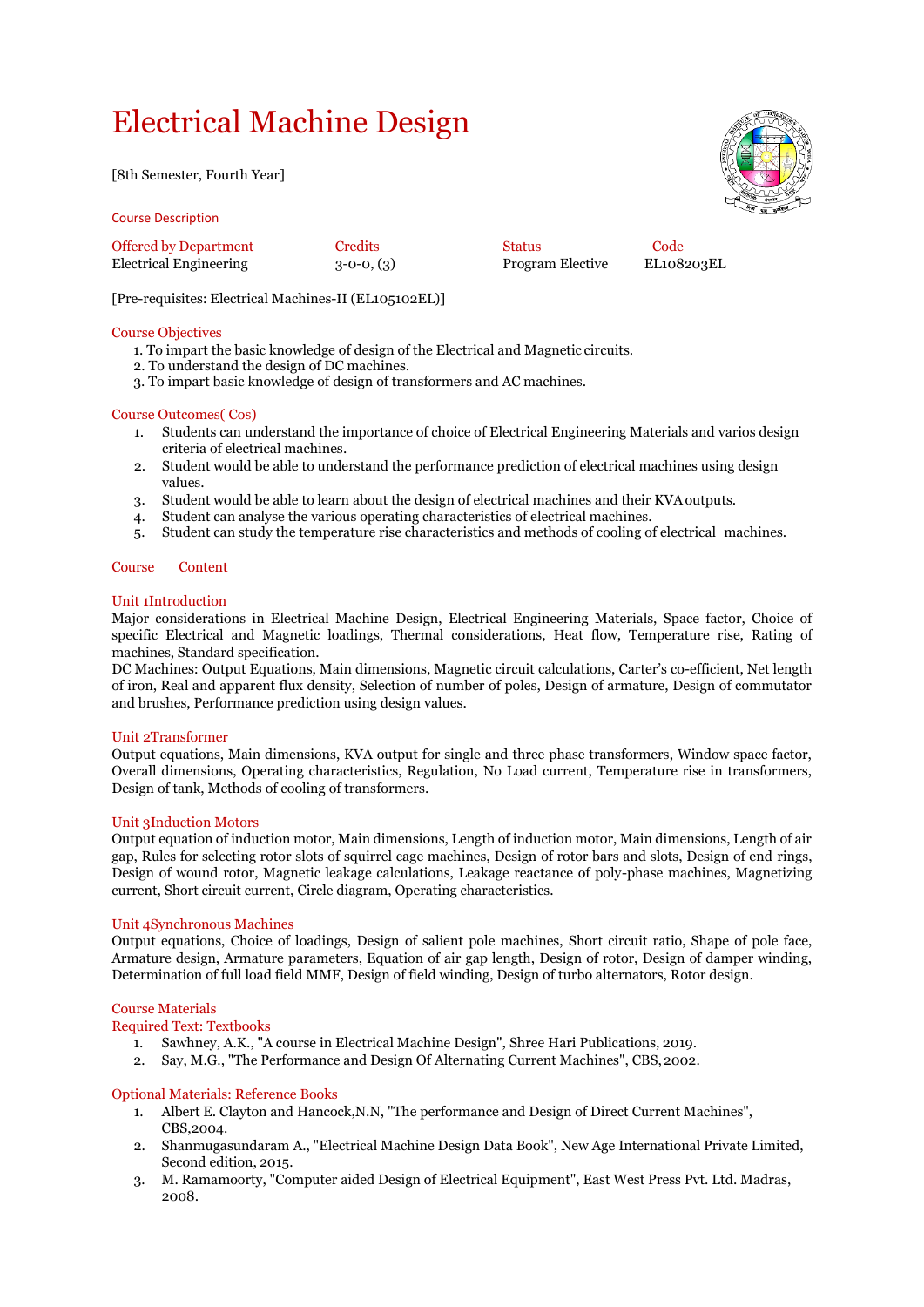## **Mapping and Correlation of COs with POs**

| POs<br>$\cos$   |                | $PO1$ $PO2$    |                |                |    |  |  | $ PQ_3 PQ_4 PQ_5 PO6 PQ_7 PO8 PQ_9 PQ_{10} PQ_{11} PQ_{12}$ |                |
|-----------------|----------------|----------------|----------------|----------------|----|--|--|-------------------------------------------------------------|----------------|
| CO <sub>1</sub> | З              | 3              | $\overline{2}$ | $\overline{2}$ | 3  |  |  |                                                             | $\mathbf{2}$   |
| CO <sub>2</sub> | 3              | $\overline{2}$ | 3              | 3              | -3 |  |  |                                                             | $\overline{2}$ |
| CO <sub>3</sub> | $\overline{2}$ | $\overline{2}$ | $\overline{2}$ | $\overline{2}$ | 3  |  |  |                                                             | $\overline{2}$ |
| CO <sub>4</sub> | 3              | 3              | $\overline{2}$ | $\overline{2}$ | -3 |  |  |                                                             | $\overline{2}$ |
| CO <sub>5</sub> | 3              | $\overline{2}$ |                |                | 3  |  |  |                                                             | $\overline{2}$ |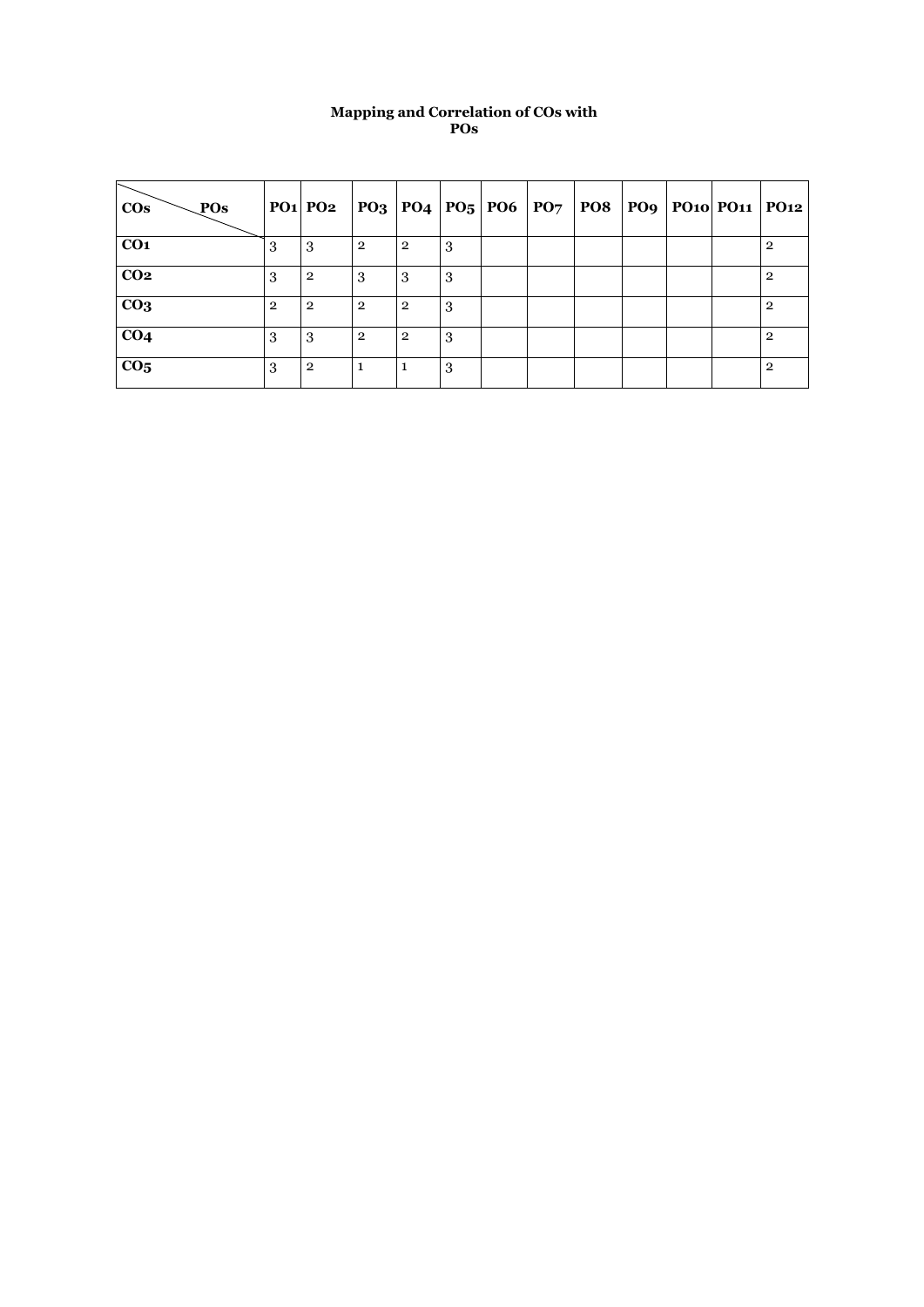## Installation, Maintenance and Testing of Electrical Apparatus

[8th Semester, Fourth Year]

Course Description

Offered by Department Credits Status Code Electrical Engineering 3-0-0, (3) Program Elective EL108204EL [Pre-requisites: Electrical Power System (EL103105EL), Electrical Measurement and Instrumentation (EL103101EL), Electrical Machine -II (EL105102EL)]

## Course Objectives

To impart the knowledge in the field of installation, commissioning, maintenance and testing of electrical equipments/machines.

#### Course Content

#### Unit 1 Installation of Electrical Equipments

Introduction to various electrical apparatus, Unloading of electrical equipment at site, Inspection, Storage, Foundation, Alignment of electrical machines, Tools/Instruments necessary for installation, Inspection, storage and handling of transformer, switchgear and induction motor.

## Unit 2 Commissioning and Testing of Electrical Equipments

Various instruments required for testing, Tests before commissioning of electrical equipment : Electrical and Mechanical test, Specific tests on transformer, induction motor, alternator, Need of gradually loading of electrical equipment, Preparations before commissioning of power transformer, Commissioning power transformer, three phase induction motor, Transformer insulation oil: Properties as per IS, sampling, testing and filtering/purifying, standard tests as per IS, Measurement of insulation resistance.

## Unit 3 Maintenance of Electrical Equipments

General aspect of maintenance, Classification, Preventive maintenance concept, advantages, functions of the Maintenance Department, Breakdown maintenance concept, Reasons of failure of electrical equipment due to poor maintenance, Factors for preparing maintenance schedule, Frequency of maintenance, Maintenance schedule of transformer, induction motor, circuit breaker, overhead line storage Battery, Probable faults due to poor maintenance in various electrical apparatus.

#### Unit 4 Troubleshooting

Causes of fault in electrical equipments Internal and external, Instruments and tools for troubleshooting, Common troubles in electrical equipment DC Machine s, AC Machines, Transformers, Circuit breaker, underground cable, electrical Installation Need of trouble shooting chart, advantages, Troubleshooting chart DC Motor, DC Generator, Transformer, Synchronous Motor, Induction Motor, Circuit breaker, Troubleshooting chart for Domestic appliances electrical iron, ceiling fan, Washing machine, Air cooler, Vacuum cleaner.

#### Unit 5 Electrical accidents and safety

Causes of electrical accidents, Factors affecting the severity of electrical shock, Actions to be taken when a person gets attached to live part, Safety regulations and safety measures, Indian electricity supply act 1948, 1956, Factory act 1948, Procedure of shut down for substation and power lines, Permit to work : certificate of (i)requisition for shut down, (ii) Permit to work and (iii)Line clear certificate, Instruction for the safety of persons working on a job with a permit to work, Fire extinguishers- For fixed installation and portable devices.

#### Course Materials

## Required Text: Textbooks

- 1. Rao. S, "Testing Commissioning operation and maintenance of Electrical Equipments", Khanna Publishers, 6th edition, 1991.
- 2. Wadhwa C.L., Electrical power systems, New Age Internationals, First Edition,2016.

#### Optional Materials: Reference Books

- 1. Singh Tarlok, Installation, commissioning and maintenance of Electrical equipment, S.K. Kataria & Sons, Reprint 2013 edition, 2013.
- 2. Relevant IS Code for-Installation, maintenance and commissioning of electrical equipments/machines-Latest code M., Wiley-IEEE Press, 1998.

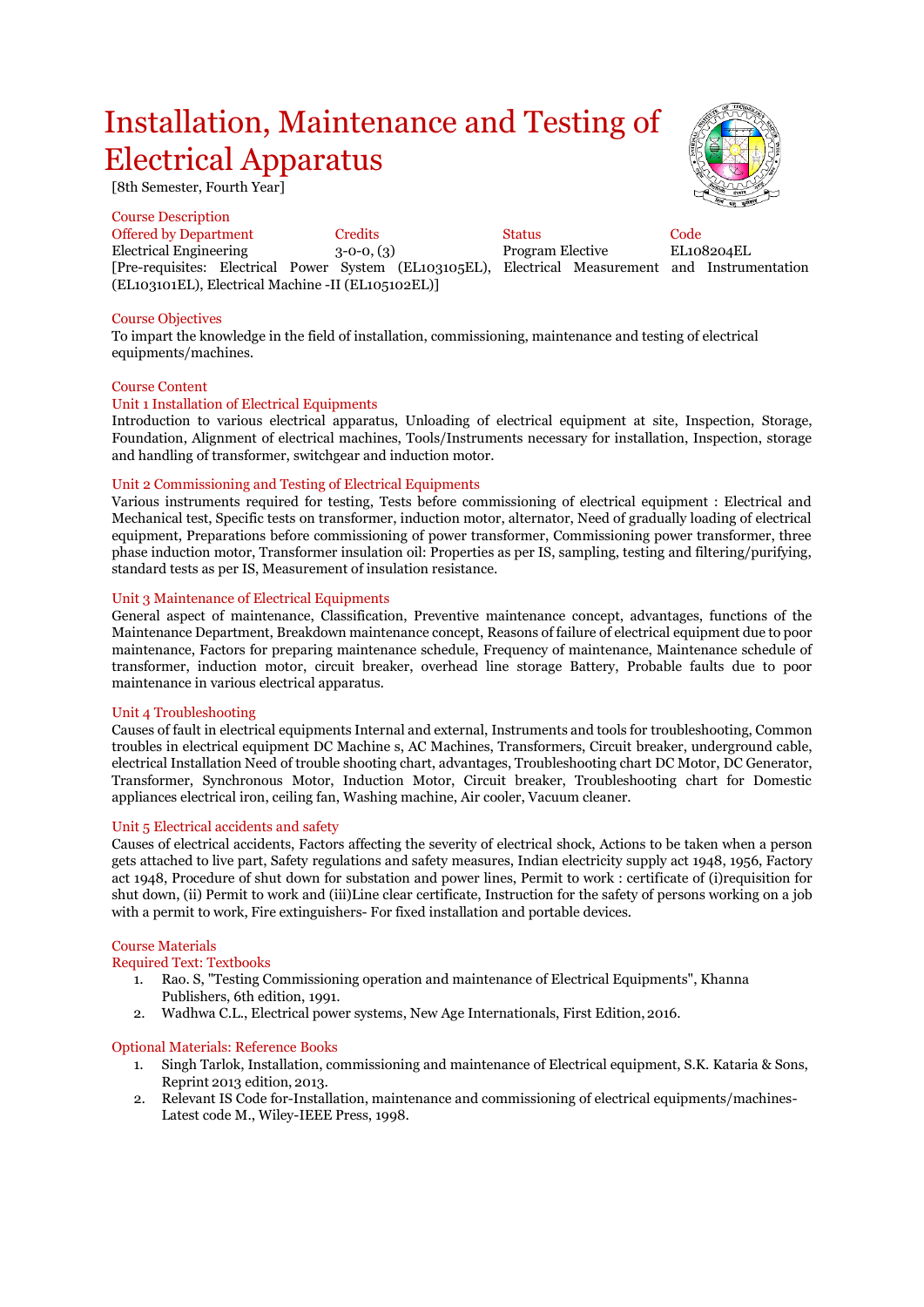## **Course Outcomes:**

After the completion of the course the student will be able to :

- 1. Understand various steps involved in installation of different electrical apparatus.
- 2. Know about various tests to be carried out before commissioning of electrical equipment.
- 3. Lear about the commissioning process of different electrical equipments.
- 4. Understand the Routine, Preventive and Breakdown Maintenance of electrical equipment. 5. Know about troubleshooting and causes of accidents and safety measures.
- 

## **Mapping of COs and POs**

|                        | PO <sub>1</sub> | PO <sub>2</sub> | PQ <sub>3</sub> | PO <sub>4</sub> | $P_{05}$ | <b>PO6</b> | PO <sub>7</sub> | PO <sub>8</sub> | PO <sub>9</sub> | <b>PO10</b> | <b>PO11</b> | <b>PO12</b> |
|------------------------|-----------------|-----------------|-----------------|-----------------|----------|------------|-----------------|-----------------|-----------------|-------------|-------------|-------------|
| CO <sub>1</sub>        | $\cdot$         |                 |                 |                 |          |            |                 |                 |                 |             |             |             |
| $\overline{CO2}$       | $\cdot$         |                 |                 |                 |          |            |                 |                 |                 |             |             |             |
| $\overline{{\bf CO3}}$ |                 |                 |                 |                 |          |            |                 |                 |                 |             |             |             |
| CO4                    |                 |                 |                 |                 |          |            |                 |                 |                 |             |             |             |
| CO <sub>5</sub>        |                 |                 |                 |                 |          |            |                 |                 |                 |             |             |             |

## **Mapping of COs and PSOs**

|                 | PSO <sub>1</sub> | <b>PSO2</b> | PSO <sub>3</sub> |
|-----------------|------------------|-------------|------------------|
| CO <sub>1</sub> |                  | 2           |                  |
| CO <sub>2</sub> | 3                | 2           | 2                |
| CO <sub>3</sub> | 3                | 2           | 2                |
| CO <sub>4</sub> |                  | 2           |                  |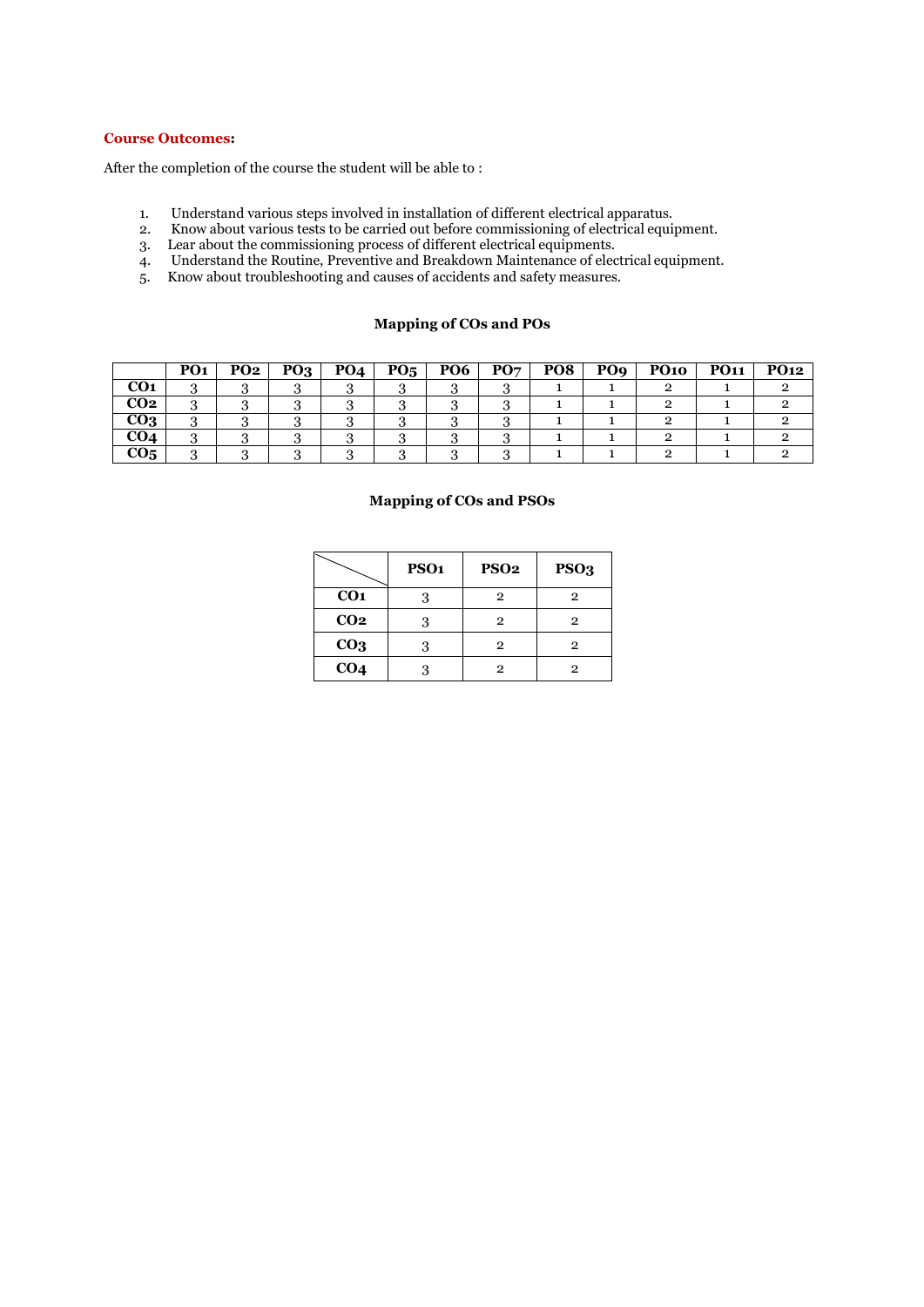## Advanced Electric Drives

[8th Semester, Fourth Year]



Course Description Offered by Department Credits Status Code Department of Electrical Engg 3-0-0, (3) Program Elective EL108205EL [Pre-requisites: Power Electronics (EL104103EL), Electrical Machines-III (EL106103EL)]

## Course Objectives

- Study about the separately excited DC motor drives in steady state and dynamic conditions
- Study about the scalar and vector control of IM drives
- Study about the PMSM drives, BLDC drives and SRMdrives
- Course Content

## Unit-1 Separately Excited DC-motor Drives:

Study of Dynamics of DC motor through state-space Model, Simplified Model of a Power Converter, Review of controllers, need for anti-windup feature for integral controllers, Speed control of a separately excited DC drive with inner current loop and outer speed loop, Design of current loop with pole-zero cancellation, Design of speed loop with symmetrical optimization technique.

## Unit-2 Induction Motor drives:

Implementation of V/f control with slip compensation scheme, PWM and transformation - abc, alpha-beta and d-q, Modelling of inverter using switching function, Inverters. Review of dq0 model of 3-Ph IM with simulation studies, Principle of vector control of IM, Indirect vector control, Direct Torque Control of Induction Motor Drives Inverter.

## Unit-3 Permanent Magnet Drives:

PM Synchronous motors: Types, Construction, operating principle, Expression for torque, Model of PMSM, Implementation of vector control for PMSM, Introduction to BLDC drives.

## Unit-4 Switched Reluctance Motor Drives:

Review of Switched Reluctance Motor, converters for SRM drives, Control of SRM drives with hard and soft chopping techniques.

## Course Materials

Required Text: Textbooks

- 1. Paul C. Krause, Oleg Wasynczuk, Scott D. Sudhoff, Analysis of Electric Machinery & Drive Systems, IEEE Press, 3<sup>rd</sup> Edition.
- 2. B.K. Bose, Modern Power Electronics & AC Drives, Pearson, First edition.
- 3. R. Krishnan, Electric Motor Drives: Modeling, Analysis and Control, Prentice Hall.
- 4. Peter Vas, Vector Control of Electric Drives, Oxford Publishers.

## Optional Materials: Reference Books

- 1. Bin-Wu, High-power Converters and AC Drives, IEEE Press, John Wiley &Sons
- 2. M. B. Patil, V. Ramanarayanan, V.T. Ranganathan, Simulation of Power Electronic Circuits, Narosa Publications, 2013.

#### Course Outcomes

On completion of this course, the students will be able to:

- CO<sub>1</sub> Analyze and design separately excited DC motor drives in steady state and dynamic conditions<br>CO<sub>2</sub> Analyze the steady state behaviour of induction motor drives with scalar and vector control
- CO<sub>2</sub> Analyze the steady state behaviour of induction motor drives with scalar and vector control<br>CO<sub>3</sub> Analyze the permanent magnet drives and BLDC drives and to implement the vector control
- Analyze the permanent magnet drives and BLDC drives and to implement the vector control for PMSM drive
- CO4 Analyze SRM drives and to implement various chopping techniques used in control of SRM.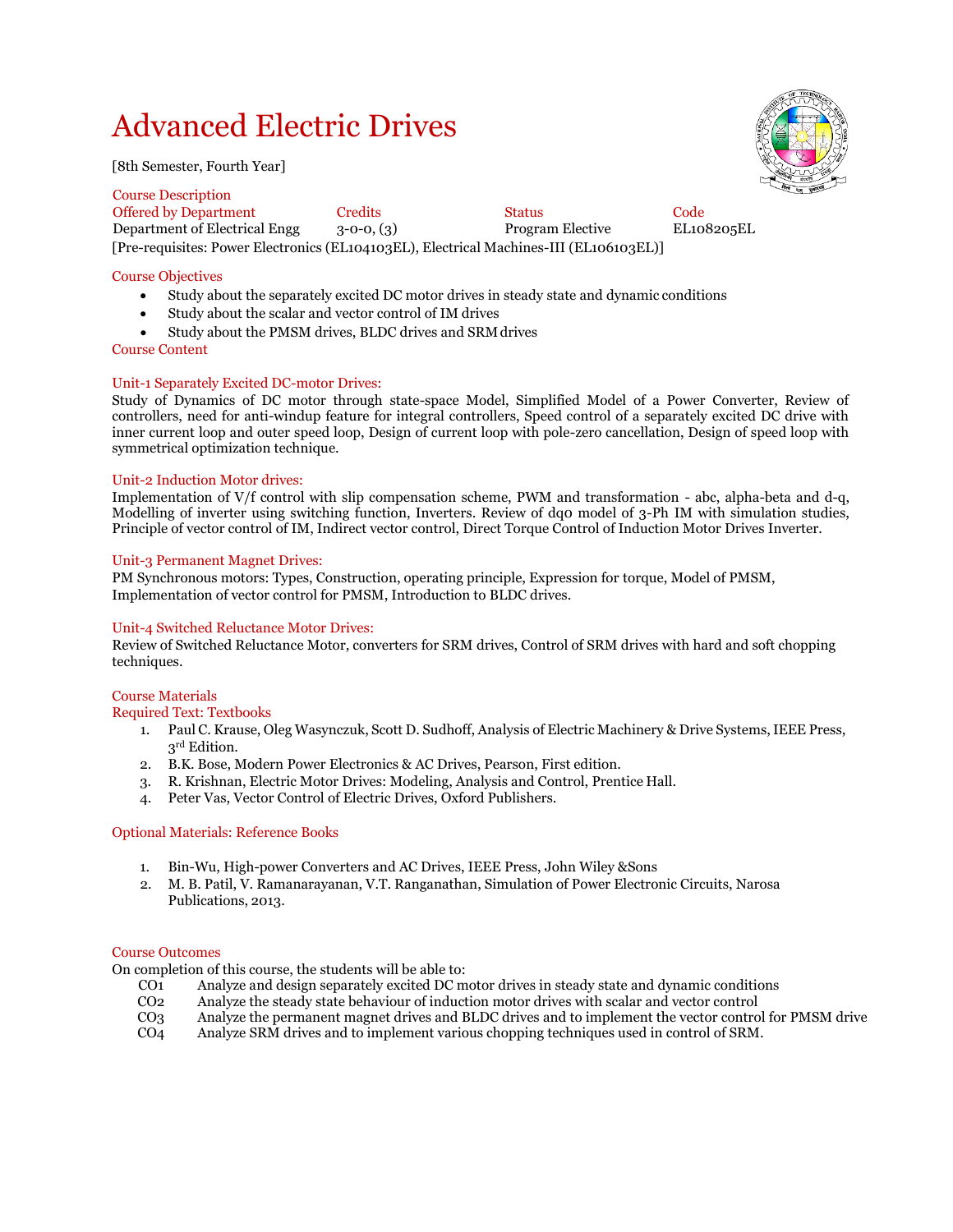## **Mapping of COs and POs**

|                 | PO <sub>1</sub> | PO <sub>2</sub> | PQ <sub>3</sub> | PO <sub>4</sub> | $P_{05}$ | PO <sub>6</sub> | PO7 | PO <sub>8</sub> | PO <sub>9</sub> | <b>PO10</b> | <b>PO11</b> | <b>Po12</b> |
|-----------------|-----------------|-----------------|-----------------|-----------------|----------|-----------------|-----|-----------------|-----------------|-------------|-------------|-------------|
| w               |                 |                 |                 |                 |          |                 |     |                 |                 |             |             |             |
| CO <sub>2</sub> |                 |                 |                 | ັ               |          |                 |     |                 |                 |             |             |             |
| CO3             |                 |                 |                 |                 |          |                 |     |                 |                 |             |             |             |
| CO4             |                 |                 |                 |                 |          |                 |     |                 |                 | -           |             |             |

## **Mapping of COs and PSOs**

|                 | PSO <sub>1</sub> | PSO <sub>2</sub> | PSO <sub>3</sub> |
|-----------------|------------------|------------------|------------------|
| CO <sub>1</sub> |                  |                  |                  |
| CO <sub>2</sub> |                  |                  |                  |
| CO <sub>3</sub> | 3                |                  |                  |
| CO <sub>4</sub> |                  |                  |                  |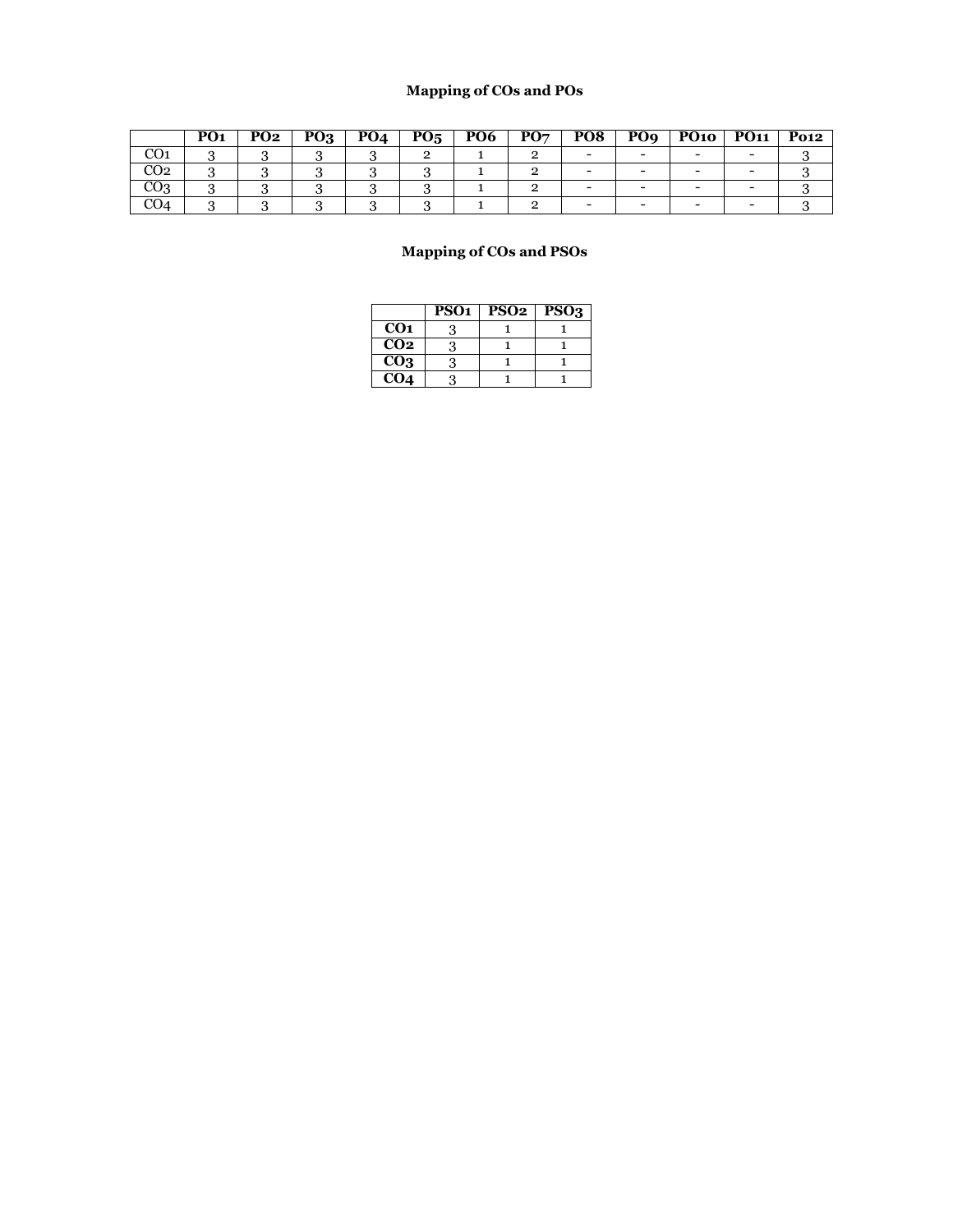## Power Converter Design

[8th Semester, Fourth Year]

| <b>Course Description</b>           |                  |               |            | -- |
|-------------------------------------|------------------|---------------|------------|----|
| <b>Offered by Department</b>        | Credits          | <b>Status</b> | Code       |    |
| Electrical                          | $4 - 0 - 0, (4)$ | PE            | EL108206EL |    |
| [Pre-requisites: Power Electronics] |                  |               |            |    |

## Course Objectives

- 1. To understand the operations of different power converters
- 2. To enhance the knowledge of practical issues of power converters
- 3. To impart the ability of designing of converters for different applications

## Course Content

## Unit 1 AC – DC Converter

Switched mode AC-DC converters, Synchronous rectification – single and three phase topologies – switching techniques – high input power factor, reduced input current harmonic distortion. Improved efficiency with and without input-output isolation, performance indices design examples.

## Unit 2 DC-DC Converter

DC Power supplies and Classification; Switched mode dc power supplies - with and without isolation, single and multiple outputs; Closed loop control and regulation; Design examples on converter and closed loop performance.

## Unit 3 Multilevel Inverter

Concept, classification of multilevel inverters, Principle of operation, main features and analysis of Diode clamped, Flying capacitor and cascaded multilevel inverters, Modulation schemes.

## Unit 4 AC – AC Converter

Matrix converters. Basic topology of matrix converter; Commutation current path; Modulation techniques - scalar modulation, indirect modulation; Matrix converter as only AC-DC converter; AC-AC converter with DC link topologies and operation - with and without resonance link -converter with dc link converter; Performance comparison with matrix converter with DC link converters.

## Unit 5 Soft-Switching Power Converters

Soft switching techniques. ZVS, ZCS, quasi resonance operation; Performance comparison hard switched and soft switched converters: AC-DC converter, DC-DC converter, DC-AC converter, Resonant DC power supplies. Design of Power Converters Components: Design of magnetic components-design of transformer - Design of Inductor and current transformer - Selection of filter capacitors - Selection of ratings for devices - input filter design - Thermal design.

## Course Materials

## Required Text: Text books

- 1. M.H.Rashid, Butterworth-Heinemann, "Power Electronics Handbook", 4th edition, 2017.
- 2. Fang Lin Luo, Fang Lin Luo, "Advanced DC/DC Converters", CRC Press, 1st edition, 2003.
- 3.Marian P.Kazmierkowski, R.Krishnan, FredeBlaabjerg ,"Control in Power Electronics- Selected Problem", Academic Press, 1st edition, 2002.

## Optional Materials: Reference Books

- 1. Issa Batarseh, "Power Electronic Circuits", John Wiley and Sons, Inc.2004.
- 2. Krein Philip T, "Elements of Power Electronics", Oxford University Press, Second edition, 2017.
- 3. Robbins Mohan, Undeland, "Power Electronics: Converters, Applications, and Design", Wiley, Third edition, 2007.
- 4. L. Umanand, "Power Electronics: Essentials and Applications", Wiley, 2009.
- 5. Cyril W Lander "Power Electronics" McGraw-Hill Inc. US; 2Nd edition.
- 6. B. K Bose "Modern Power Electronics and AC Drives" Pearson Education India, 1st edition,2015.
- 7. Abraham I Pressman "Switching Power Supply Design" McGraw Hill Exclusive, CBS,2015.
- 8. Daniel M Mitchell ,"DC-DC Switching Regulator Analysis" McGraw Hill Publishing Company.

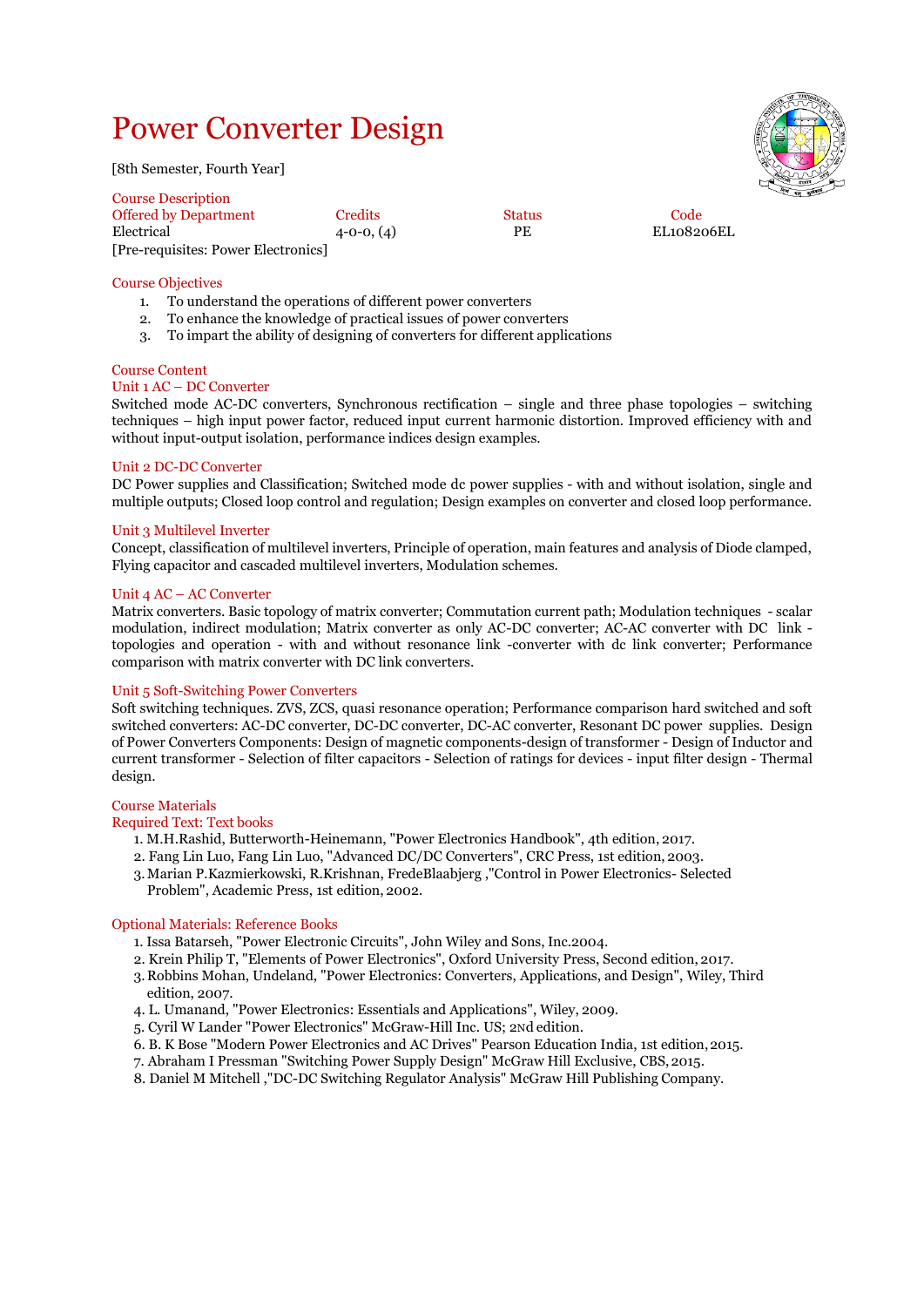## **Course Outcomes:**

## **After the completion of the course the student will be able to**

- 1. Design rectifier with improved performance parameters.
- 2. Experiment on converter and it's closed loop performance.
- 3. Analyse multiinverter for grid integration.
- 4. Design advanced ac-ac converters wide range applications.

## **PO1 PO2 PO3 PO4 PO5 PO6 PO7 PO8 PO9 PO10 PO11 PO12 CO1** 3 3 3 3 3 2 2 2 1 1 3 **CO2** 3 3 3 3 3 2 2 2 2 2 2 3 **CO3** 3 3 3 3 3 3 3 3 2 2 2 3 **CO4** 3 3 3 3 3 3 3 3 2 2 2 3

## **Mapping of COs and POs**

## **Mapping of COs and POs**

|                 | PSO <sub>1</sub> | <b>PSO2</b> | PSO <sub>3</sub> |
|-----------------|------------------|-------------|------------------|
| CO <sub>1</sub> |                  | 2           | 2                |
| CO <sub>2</sub> | 3                | 2           | 2                |
| CO <sub>3</sub> |                  |             |                  |
| CO <sub>4</sub> |                  |             |                  |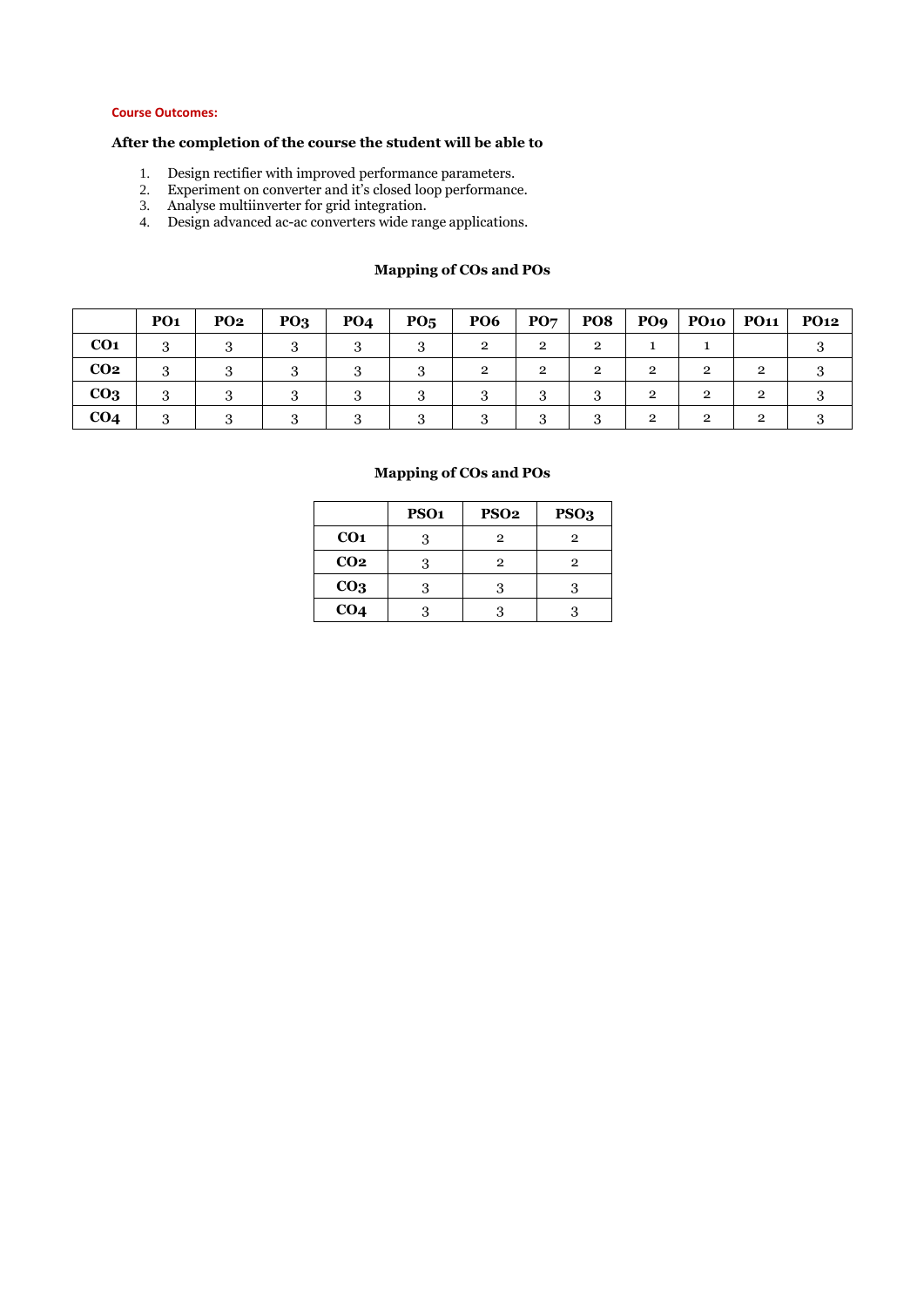# Industrial Electronics

[8th Semester, Fourth Year]



Course Description Offered by Department Credits Code<br>
Electrical Engineering 3-0-0. (3) Program Elective EL108207EL Electrical Engineering  $3-0-0$ ,  $(3)$ [Pre-requisites: Utilization of Electrical Energy(EL104105EL), PowerElectronics (EL104103EL)]

## Course Objectives

- 1. To acquire basic knowledge of various amplifiers and circuit operation.
- 2. To introduce different voltage control techniques in power converters and motor control.
- 3. To introduces various control scheme for traction system.

## Course Content

## Unit 1 Theory of Amplifiers

DC Amplifiers-Need for DC amplifiers, different terminologies of DC amplifiers, Darlington Emitter Follower, Cascade amplifier, Stabilization, DA with common current source, DA with common mode signal, Chopper stabilization, Operational Amplifiers, Ideal Specification of OP-Amp, Different terminologies,Instrumentation Amplifiers.

## Unit 2 Power Supply

Review of Diodes, SCR, performance parameter of power supply, Filtering, Voltage multiplier, regulated power Supply-Switched Mode & IC Regulators: Switched Mode voltage regulator, Servo Voltage Stabilizer, Fixed and Adjustable IC Voltage regulators, 3-terminal Voltage regulators, Uninterrupted power supply(Online, Offline).

## Unit 3 Motor Control

Voltage control at constant frequency, PWM control, Synchronous tap changer, Phase control of DC motor, Servomechanism,PLL control of a DC motor, recent advancement, and Applications.

## Unit 4 Conventional DC and AC Traction

Electric traction services, Load sharing between traction motors, important features of traction drives, Conventional DC and AC traction drives, recent technologies in traction system.

## Unit 5 Static converters for Traction

Semi-conductor converter-controlled drive for AC traction, Semiconductor chopper-controlled DC traction. Semiconductor converter-controlled traction, advancement and applications.

## Course Materials

Required Text: Textbooks

- 1. E. Openshaw Taylor, V. V. L. Rao, "Utilization of Electrical Energy", Universities Press.
- 2. Biswanath Paul, "Industrial Electronics and control:Including Programmable Logic Controller", Prentice Hall India Learning Private Limited, Third edition,2014.

## Optional Materials: Reference Books

- 1. H.Partap , "Art and Science of Utilization of Electrical Energy", Dhanpat Rai & Sons,2017.
- 2. E. Openshaw Taylor, "Utilisation of Electric Energy ", Orient Longman.
- 3. S. Sivanagaruju," Generation and Utilization of Electrical Energy", Pearson Education, First edition2010.

## Course Outcome:

On successful completion of the course the students will be able to:

- 1. Impart the basic knowledge of various amplifiers and its terminologies.
- 2. Understand the design concept of various power supplies used in industries and Labs.
- 3. Apply the knowledge of various control methods used in motors for railways and industries.
- 4. Illustrate the concept and application of converters in traction system.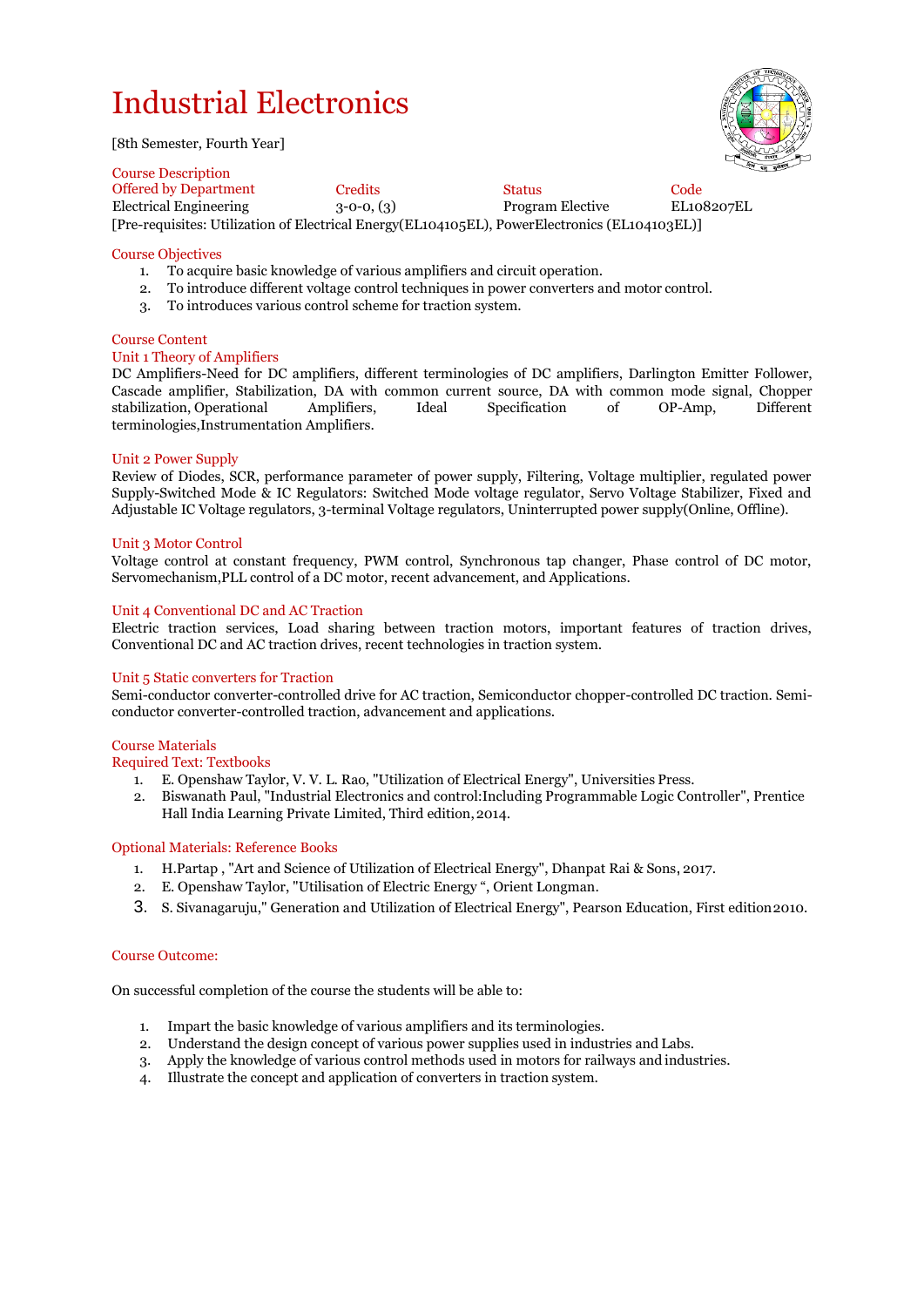## **Mapping of course outcomes with program outcomes**

|                 | PO <sub>1</sub> | <b>PO2</b> | <b>PO3</b> | PO <sub>4</sub> | PO <sub>5</sub> | <b>PO6</b> | PO7 | PO8 | PO <sub>9</sub> | <b>PO10</b> | <b>PO11</b> | <b>PO12</b> |
|-----------------|-----------------|------------|------------|-----------------|-----------------|------------|-----|-----|-----------------|-------------|-------------|-------------|
| CO <sub>1</sub> |                 |            |            |                 |                 |            |     |     |                 |             |             |             |
| CO <sub>2</sub> |                 |            |            |                 |                 |            |     |     |                 |             |             |             |
| CO <sub>3</sub> |                 |            |            |                 |                 |            |     |     |                 |             |             |             |
| CO <sub>4</sub> |                 |            |            |                 |                 |            |     |     |                 |             |             |             |

## **Mapping of course outcomes with program specific outcomes**

|                 | PSO <sub>1</sub> | PSO <sub>2</sub> | PSO <sub>3</sub> |
|-----------------|------------------|------------------|------------------|
| CO <sub>1</sub> | ാ                | っ                | 2                |
| CO <sub>2</sub> |                  | 2                | 2                |
| CO <sub>3</sub> |                  |                  |                  |
| CO <sub>4</sub> |                  |                  | 2                |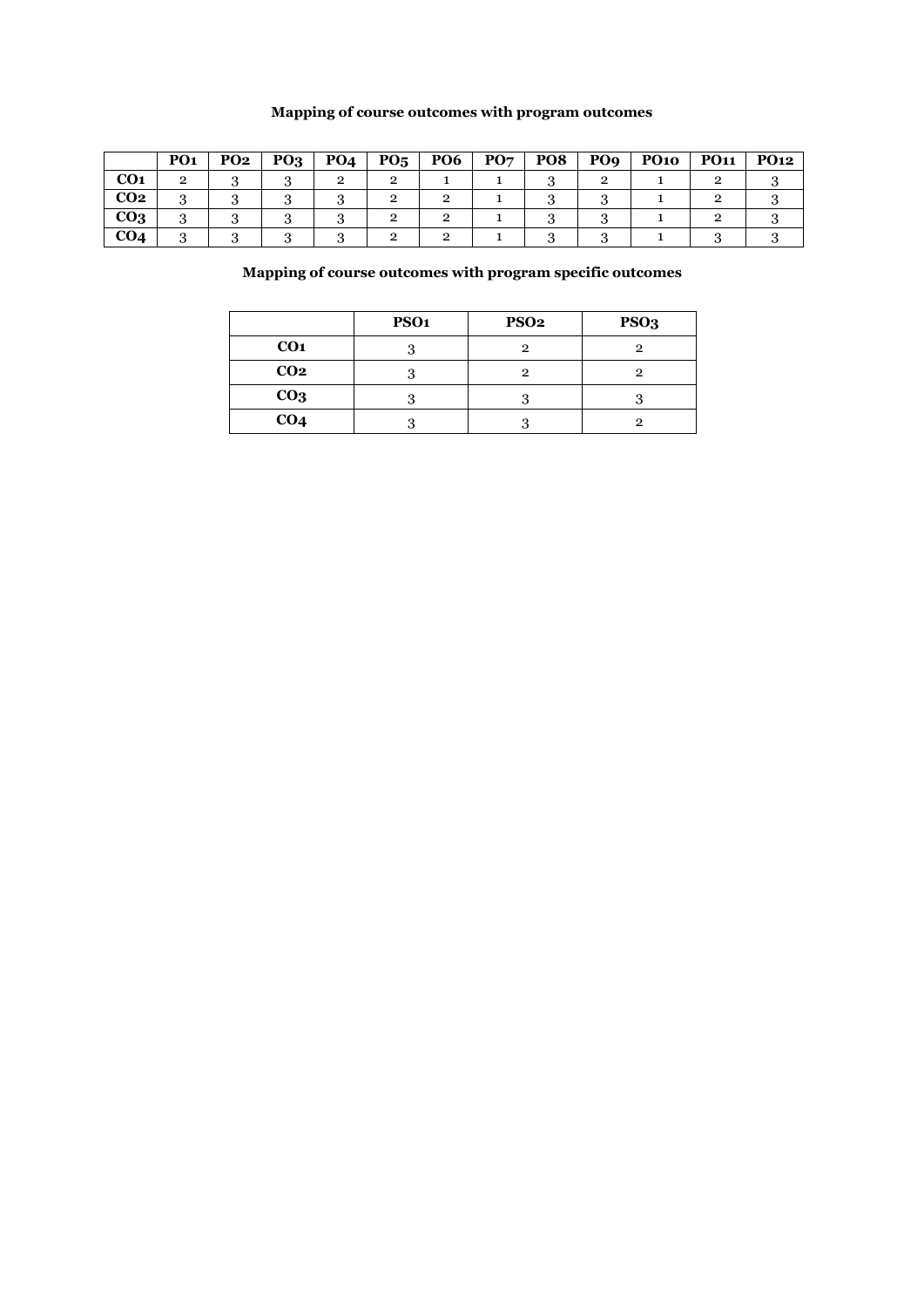## Power System Dynamics

## [**8th Semester, Final Year**]



Course Description Offered by Department Credits Status Code Electrical Engineering 3-0-0, (3) Program Elective EL108208EL [Pre-Requisites-Electrical Power System (EL103105EL), Power System Analysis (EL105103EL)]

## Course Objectives

- 1. To understand power stability problems
- 2. To understand basic concepts of modeling and analysis of dynamical systems.
- 3. To develop Models of power system components generators, transmission lines, excitation and prime mover controllers etc.
- 4. To analyze Stability of single machine and multi-machine systems using digital simulation and small-signal analysis techniques.
- 5. To determine the impact of stability problems on power systems.

## Course Content

## Unit –I: Introduction to Power System Stability

Definition of stability, classification of stability, Rotor angle stability, frequency stability, voltage stability, mid-term and long-term stability, classical representation of synchronous machine in a single machine infinite bus (SMIB) system, Modal Analysis of Linear Systems, Analysis using Numerical Techniques.

## Unit –II: Modeling of a Synchronous Machine

Physical Characteristics, Rotor Position Dependent model, D-Q Transformation, Model with Standard Parameters, Steady State Analysis of Synchronous Machine, Short Circuit Transient Analysis of a Synchronous Machine, Analysis of Synchronous Machine Connected to Infinite Bus.

## Unit –III: Modeling of Excitation, Prime Mover Systems, Transmission Lines and Loads

Physical Characteristics and Models for Excitation and Prime Mover Systems, Turbine governor, and exciter modeling, Control system components, Excitation System Controllers, Prime Mover Control Systems and their modeling, Transmission Line Modeling, Load Models.

## Unit –IV: Stability Analysis in Interconnected Power Systems

Stability of Single Machine Infinite Bus System and Multi-machine Systems, Stability of Relative Motion, Frequency Stability: Centre of Inertia Motion, Concept of Load Sharing: Governors, Power System Stability Analysis Tools, Transient Stability Program, Small Signal Analysis Program, Real-Time Simulators.

## Course Materials

Required Text: Text books

- 1. Power System Dynamics, Stability & Control by K.R. Padiyar, B.S. Publications, Hyderabad.
- 2. Power System Stability and Control by P. Kundur, McGraw Hill Inc, New York.

## Optional Materials: Reference Books

- 1. Power System Dynamics & Stability by P. Sauer & M.A. Pai, Prentice Hall.
- 2. Power System Stability by Paul M. Anderson and A. A. Fouad, Wiley-interscience.
- 3. Power system stability by M. A. Pai and Peter W. Sauer, Pearson Education.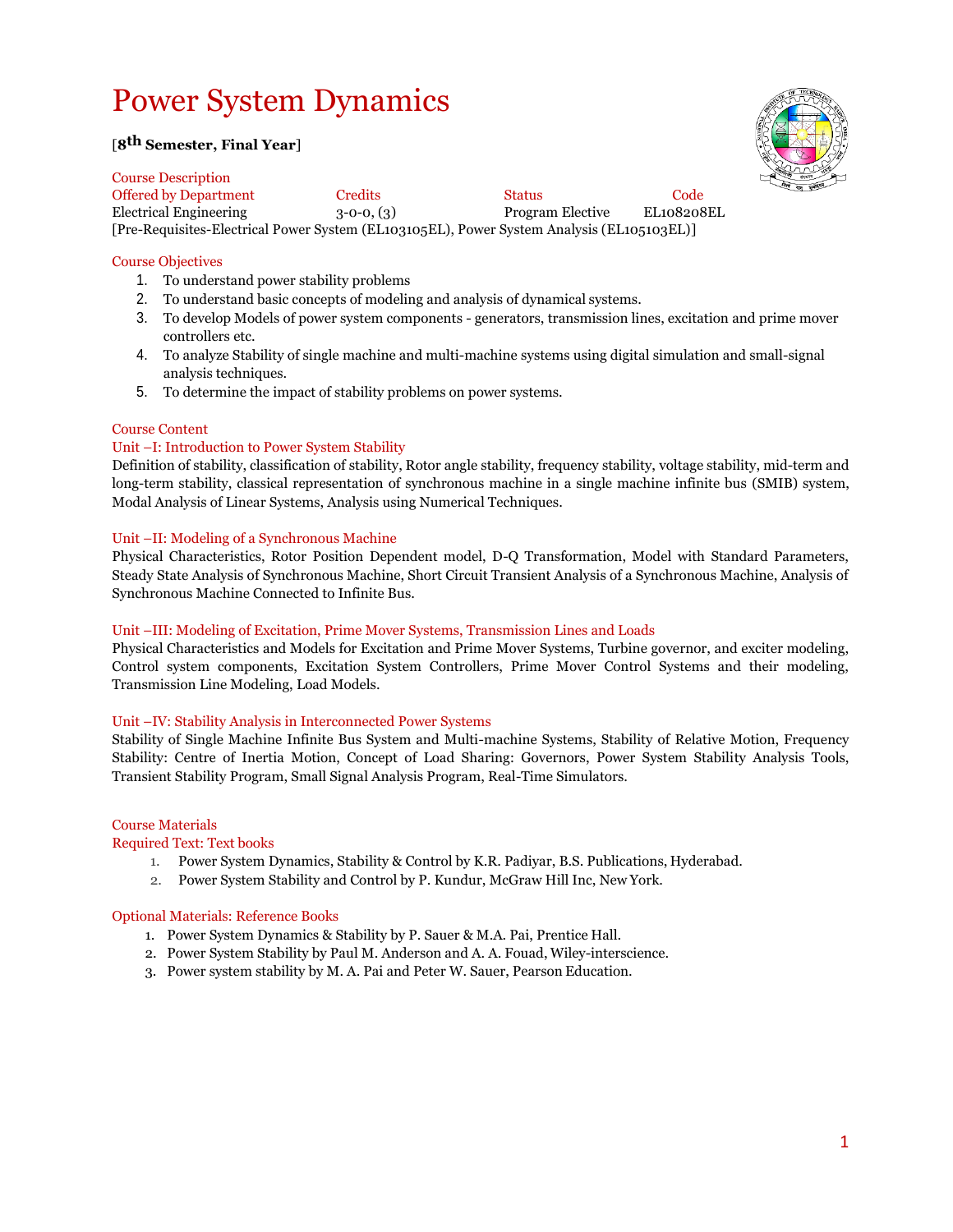#### Course Outcomes:

On successful completion of the course the students will be able to:

- 1. Understand various types of stability of Power Systems and Develop dynamic mathematical modeling of a synchronous machine.
- 2. Describe and analyze the modeling of excitation and speed governing systems in a generator.
- 3. Analyze the small signal stability without controllers and with controllers.
- 4. Understand, Evaluate and apply various methods to enhance the stability of the power system.

## **Mapping of course outcomes with program outcomes**

|                 | PO <sub>1</sub> | PO <sub>2</sub> | $PQ_3$ | PO <sub>4</sub> | $P_{05}$ | PO <sub>6</sub> | PO <sub>7</sub> | PO8 | PO <sub>9</sub> | <b>PO10</b> | <b>PO11</b> | <b>PO12</b> |
|-----------------|-----------------|-----------------|--------|-----------------|----------|-----------------|-----------------|-----|-----------------|-------------|-------------|-------------|
| CO <sub>1</sub> | .,              |                 |        | റ               |          |                 |                 |     |                 |             |             |             |
| CO <sub>2</sub> | 9               |                 |        | റ               |          |                 |                 |     |                 |             |             |             |
| CO <sub>3</sub> | .,              |                 |        |                 |          |                 |                 |     |                 |             |             |             |
| CO <sub>4</sub> |                 |                 |        |                 |          |                 |                 |     |                 |             |             |             |

## **Mapping of course outcomes with program specific outcomes**

|                 | PSO <sub>1</sub> | PSO <sub>2</sub> | PSO <sub>3</sub> |
|-----------------|------------------|------------------|------------------|
| CO <sub>1</sub> |                  |                  |                  |
| CO <sub>2</sub> |                  |                  |                  |
| CO <sub>3</sub> |                  |                  |                  |
| CO <sub>4</sub> |                  |                  |                  |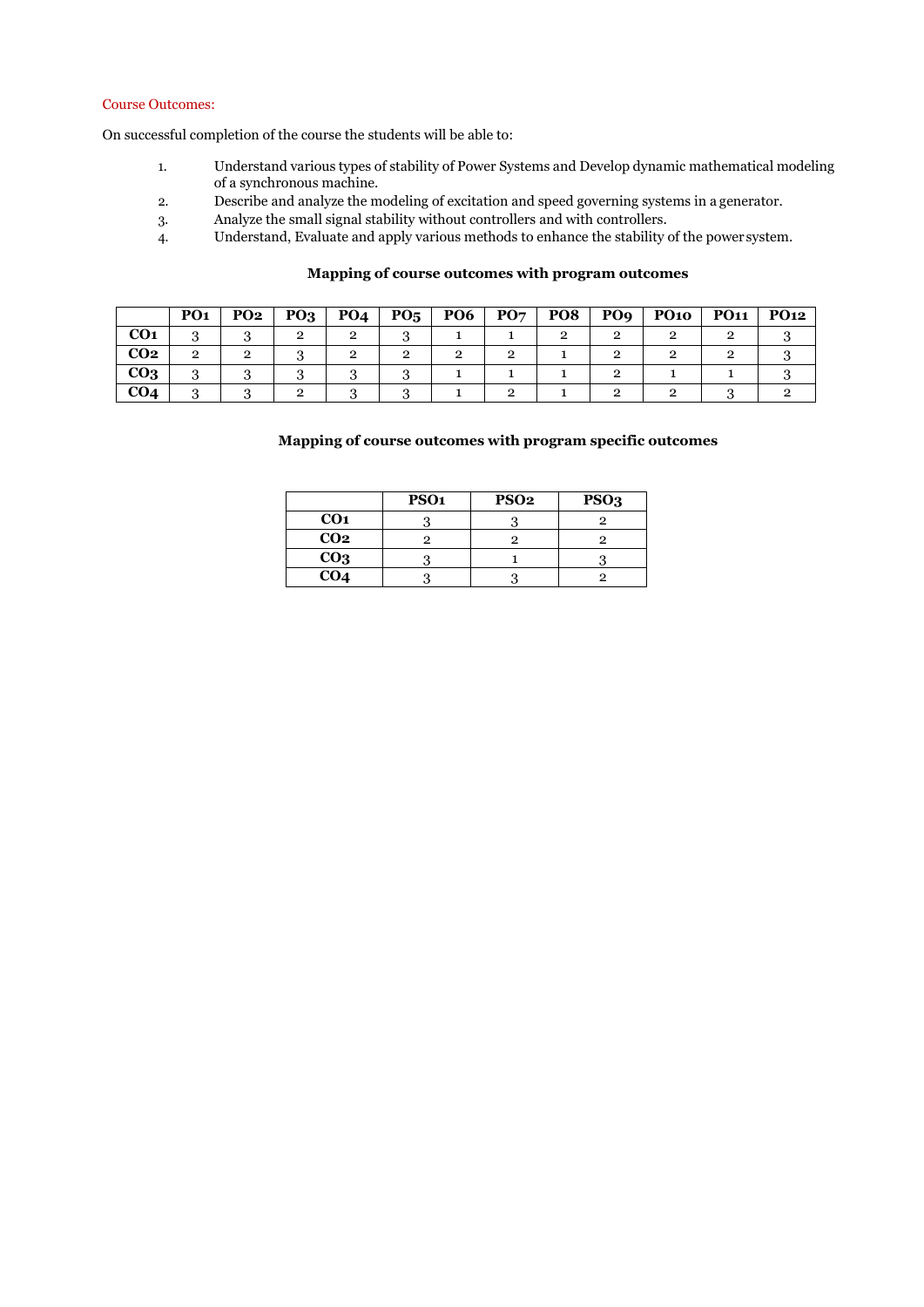# Industrial Drives

[8th Semester, Fourth Year]

Course Description Offered by Department Credits Code Status Code Electrical 3-0-0, (3) Open Elective EL108301EL [Pre-requisites: Basic Electrical Engineering (EL10I022EL)]

## Course Objectives

- 1. To make the students significance of electrical drives in industry
- 2. To acquaint the students with the speed and torque control techniques.

## Course Content

## UNIT 1 Industrial Drives Fundamentals

Introduction, Classification of Industrial Drives, Requirements of Industrial Drives, Dynamics of Electrical Drives; Review of Torque-Speed Characteristics of DC and AC Motors including Motoring and Braking, Basics of Industrial Motor Control.

## Unit 2 DC Drives

Phase-Controlled DC Drives and control: Converter fed DC Drives; Control of DC Motor Drives; Torque Speed Characteristics of Converter-fed DC Drives, Chopper Controlled DC Drives (Single and Multi-quadrant Operation), Motoring and Braking operations, Ward Leonard Drive, Brushless DC motor Drives.

## Unit 3 AC Drives

Phase-Controlled AC Drives and control: Stator Voltage Control, Voltage Source Inverter (VSI) fed induction motor drive, Current Source Inverter (CSI) fed induction motor drive, Variable voltage variable frequency control of induction motor, Slip speed control of induction motor, Constant Volt/Hz control with slip speed regulation, Slip Power Recovery Scheme, Closed-loop control.

## Unit 4 Industrial Application of Electrical Drives

Electric Traction Drives: Requirement of Traction motors, Drives used Steel Mill, Cement Mill, Rolling Mill Drive, Kiln Drive, Textile Industry, Paper Industry, Crane Drives, Sugar Mill, Petrochemical Industry Losses in Electrical Drives, Energy efficient Operation of Drives, Improvement of power factor, Energy Savings with Variable Speed Drives Solar and Battery Powered Drives.

## Course Materials

Required Text: Textbooks

- 1. Gopal K. Dubey, Narosa ,"Fundamentals of Electrical Drives", Second Edition ,2010.
- 2. R. Krishnan, "Electric Motor Drives: Modeling, Analysis, and Control", Pearson Education India, 1st edition, 2015.
- 3. Vedam Subrahmanyam, "Electric Drives: Concepts and Applications", McGraw Hill Education, 2nd edition 2017.
- 4. Theodore Wildi , "Electric Machines Drives and Power Systems", Pearson Education, 6th edition,2013.

## Optional Materials: Reference Books

- 1. Ned Mohan,"Electric Machines and Drives: A First Course", Wiley, 2013.
- 2. Austin Hughes, "Electric Motors and Drives: Fundamentals, Types and Applications", Newnes (an imprint of Butterworth-Heinemann Ltd), 5th edition, 2019.
- 3. Juha Pyrhonen, Valeria Hrabovcova, R. Scott Semken, "Electrical Machine Drives Control: An Introduction", Wiley, 1st edition, 2016.

## Course Outcomes

- 1. Appraise the concept and different components of industrial drives and their role in our society.
- 2. Interpret the operating concept, control and analyze the performance of DC Drive systems.
- 3. Interpret the operating concept, control and analyze the performance of AC Drive systems.
- 4. To acquire the knowledge of different methods of speed control and braking of AC and DC drives and its influence on the operation of drives.
- 5. Infer the practical application, structure, different features, advantages of drives used indifferent industry.

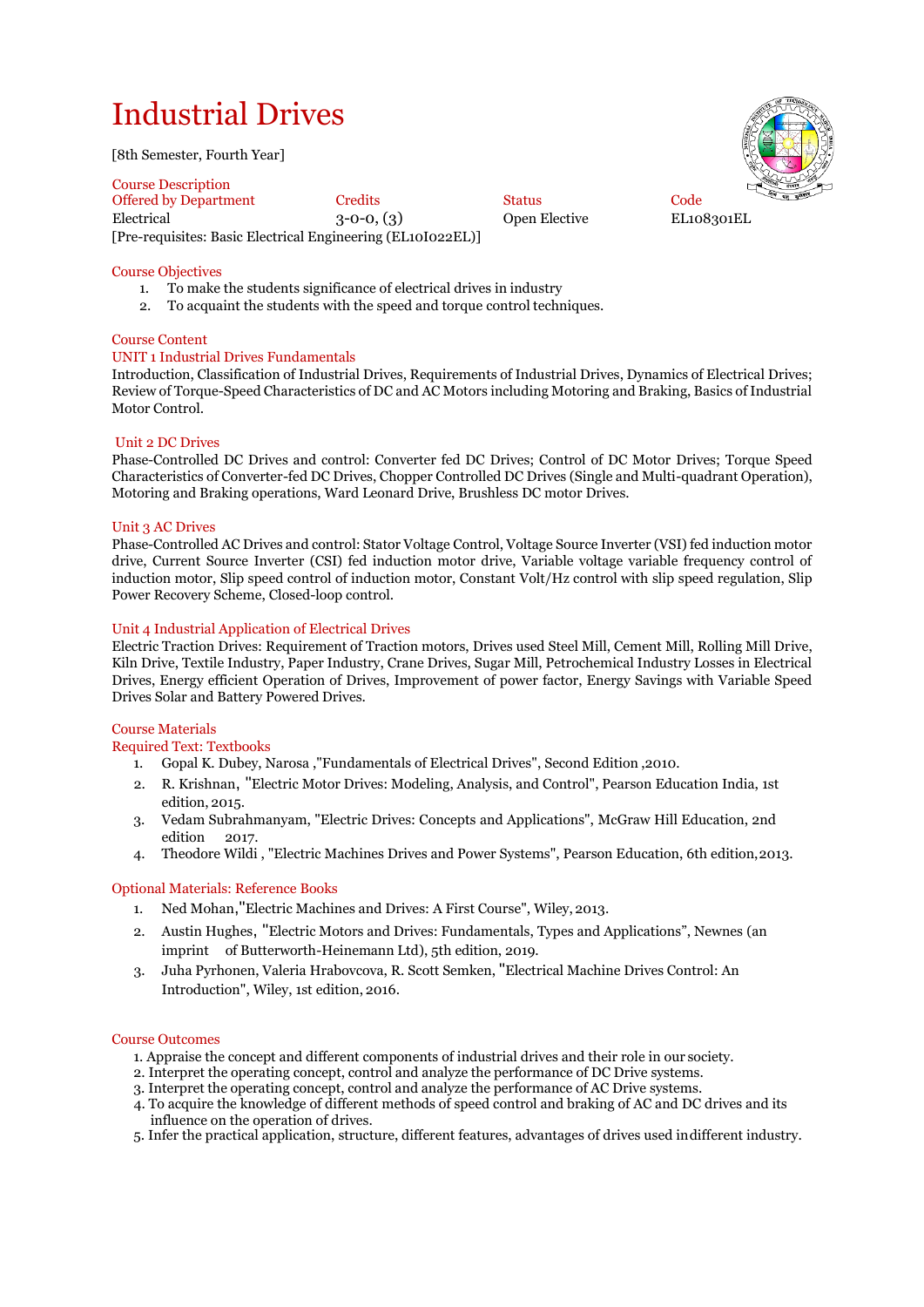## **Mapping of the Course Outcome with Program Outcome**

|                 | PO1 | $PO2$   $PO3$ | PO4 |  | $PO5$   PO6   PO7 |  | PO8   PO9   PO10   PO11   PO12 |  |
|-----------------|-----|---------------|-----|--|-------------------|--|--------------------------------|--|
| CO <sub>1</sub> | ๑   |               |     |  |                   |  |                                |  |
| CO <sub>2</sub> | Q   |               |     |  |                   |  |                                |  |
| CO <sub>3</sub> |     |               |     |  |                   |  |                                |  |
| CO <sub>4</sub> |     |               |     |  |                   |  |                                |  |
| CO <sub>5</sub> |     |               |     |  |                   |  |                                |  |

## **Mapping of the Course Outcome with Program Specific Outcome**

|                   | PSO <sub>1</sub> | <b>PSO2</b> | PSO <sub>3</sub> |
|-------------------|------------------|-------------|------------------|
| CO <sub>1</sub>   | 9                |             |                  |
| CO <sub>2</sub>   |                  | 2           |                  |
| CO <sub>3</sub>   |                  | 2           |                  |
| CO <sub>4</sub>   |                  | 2           |                  |
| $\overline{CO_5}$ |                  |             |                  |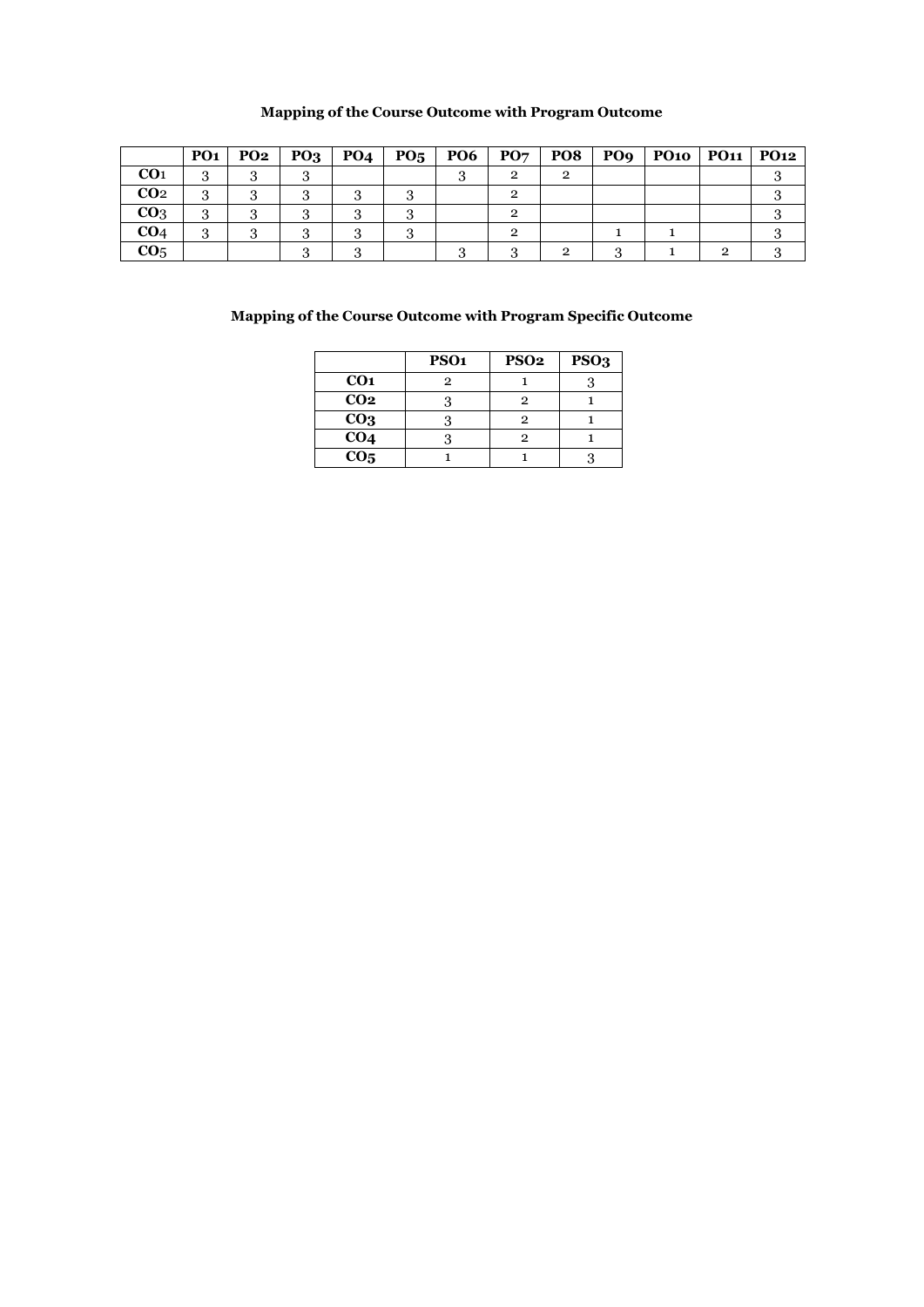# Illumination Engineering

[8th Semester, Fourth Year]

#### Course Description

Offered by Department Credits Status Code Electrical Engineering 4-0-0, (4) Open Elective (OE) EL108302EL [Pre-requisites: Basic Electrical Engineering EL101022EL]



## Course Objectives

To make student understand the importance of illumination engineering in energy conservation and to guide them towards acquiring the knowledge regarding the fundamentals and elementary design aspects of artificial lighting.

## Course Content

#### Unit-1 Fundamentals of illumination engineering:

Radiant energy, Nature of light, Plane angle, Solid angle, Relation between plane angle and solid angle, Luminous flux, Luminous intensity, Lumen, Candle power, Brightness or Luminance, Illumination, Uniform diffuse source, Mean horizontal candle power (M.H.C.P.), Mean spherical candle power (M.S.C.P.), Mean hemi-spherical candle power (M.H.S.C.P.), Reduction factor, Lamp efficacy, Specific consumption, Utilization factor, Space-height ratio, Coefficient of utilization, Maintenance factor, Depreciation factor, Waste light factor, Absorption factor, Beam factor, Reflection factor, Glare.

## Unit-2 Measurement and analysis of artificial lighting:

Laws of Illumination: inverse square law; cosine law; Lambert's law, Polar curves, Photometry: Photometer bench, Photometer heads, Lummer-bodhun photometer head, Flicker photometer, Integrating sphere, Illumination photometer, Energy radiation and luminous efficiency.

## Unit-3 Electric lamps

Incandescent lamp: heat radiation; filament materials; filament dimension measurement; coiled-coil filament; lamp characteristics, Arc lamp: carbon arc lamps; flame arc lamps; magnetic arc lamps, electric discharge lamps: excitation; ionization; lamps characteristics, Hot cathode lamp, Cold cathode lamp, Neon lamp, Sodium vapour lamp, Mercury vapour lamp, Halogen lamps, Fluorescent lamp: phosphor; starters; chokes; stroboscopic effect; its operation on DC, LEDs, LEDs in communication.

## Unit-4 Lighting fittings and schemes:

Requirements of good lighting, symmetrical fittings: A type fitting; B type fitting; C type fitting; D type fitting; E type fitting, Asymmetrical fittings, Factory lighting, Flood lighting, Street lighting: diffusion principle; specular reflection principle, Recommended illumination levels for different purposes.

## Course Materials

## Required Text: Text books

- 1. C.L. Wadhwa, "Generation, Distribution and Utilization of Electrical Energy", Revised  $3^{rd}$  Edition, 2012, New Age International Publisher
- 2. R. K. Rajpur, "Utilization of Electrical Power (including electric Drives and electric Traction)", 1st Edition, Reprint 2012, Laxmi Publications (P) LTD
- 3. 3. Chakrabarti, Soni, Gupta, Bhatnagar, "Power system Engineering", Dhanpatrai & Co., Second revised edition 2010, Reprint: 2014.

## Optional Materials: Reference Books

- 1. J.B. Gupta, R. Manglik, R. Manglik, "Utilisation of Electrical Energy and Traction", 1st Edition, 2012, S. K. Kataria and Sons
- 2. Tarlok Singh, "Utilization of Electric Energy", 2nd Edition ,2018, S.K. Kataria & Sons

## Course Outcomes

- 1. Apply an appropriate measurement and analysis technique of artificial lighting for different specific purposes.
- 2. Investigate on various types of electric bulbs as well as can evaluate their performance in terms of their colour rendering and luminous efficacy.
- 3. Develop a clear idea on various illumination techniques and hence can design lighting schemes for specific applications.
- 4. Select as well as apply an appropriate light fitting method for any specific application.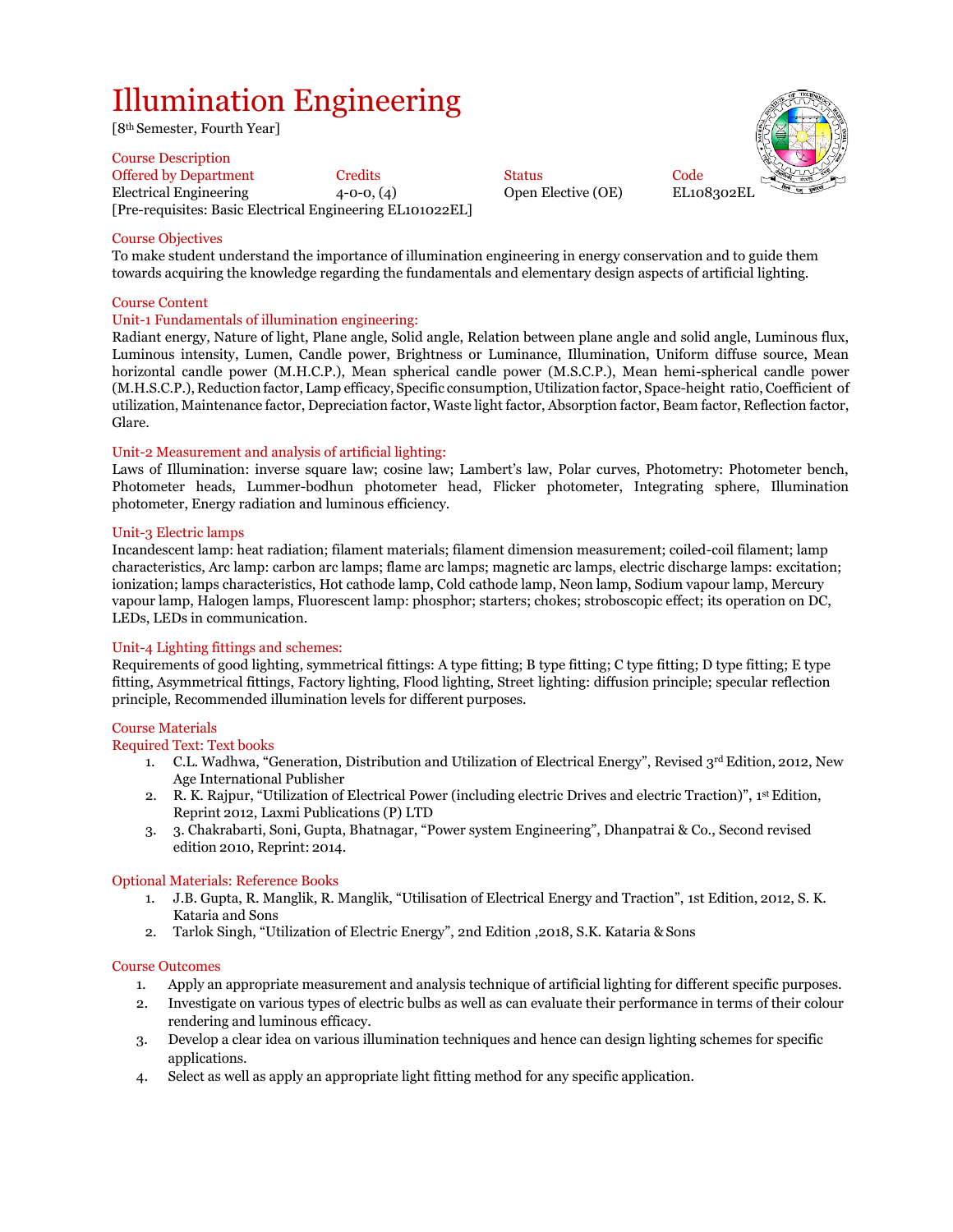5. Identify, formulate, and figure out the need of research and development activities required for developing efficient artificial illumination.

|                 | PO <sub>1</sub> | <b>PO2</b> | PO <sub>3</sub> | <b>PO4</b> | $P_{05}$ | <b>PO6</b> | PO7 | PO8 | PO <sub>9</sub> | <b>PO10</b> | <b>PO11</b> | <b>PO12</b> |
|-----------------|-----------------|------------|-----------------|------------|----------|------------|-----|-----|-----------------|-------------|-------------|-------------|
| CO <sub>1</sub> | റ               |            |                 |            | റ        |            |     |     |                 |             |             |             |
| CO <sub>2</sub> | $\overline{2}$  |            |                 |            | റ        |            |     |     |                 |             |             |             |
| CO <sub>3</sub> |                 | 2          |                 |            |          |            |     |     |                 |             |             |             |
| CO <sub>4</sub> | $\overline{2}$  |            |                 |            |          |            |     |     |                 |             |             |             |
| CO <sub>5</sub> |                 |            |                 |            |          |            |     |     |                 |             |             |             |

## **Mapping of course outcomes with program outcomes**

## **Mapping of course outcomes with program specific outcomes**

|                 | PSO <sub>1</sub> | PSO <sub>2</sub> | PSO <sub>3</sub> |
|-----------------|------------------|------------------|------------------|
| CO <sub>1</sub> |                  |                  |                  |
| CO <sub>2</sub> | ი                |                  |                  |
| CO <sub>3</sub> |                  |                  |                  |
| CO <sub>4</sub> |                  |                  |                  |
| CO <sub>5</sub> |                  |                  |                  |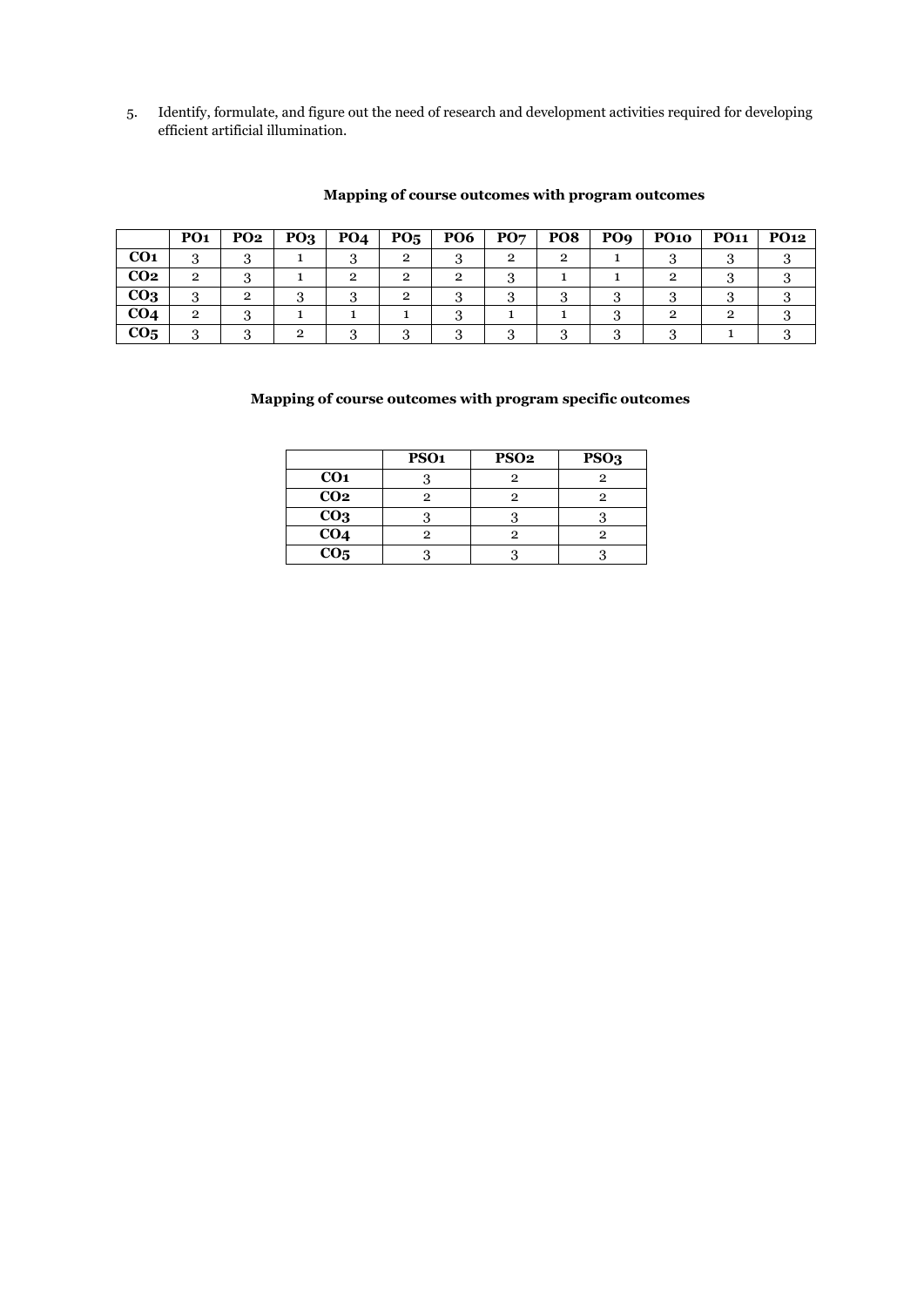# Energy Audit, Conservation and Management

[8th Semester, Fourth Year]

Course Description Offered by Department Credits Code<br>
Electrical Engineering 3-0-0, (3) Open Elective EL108303EL Electrical Engineering 3-0-0, (3) [Pre-requisites: Utilization of Electrical Energy(EL104105EL)]

## Course Objectives

To know the necessity of conservation of energy, generalize the methods of energy management, illustrate the factors to increase the efficiency of electrical equipment, detect the benefits of carrying out energy audits.

## Course Content

## Unit 1 Basic Principles of Energy Audit

Energy audit- definitions, concept, types of audit, energy index, cost index, pie charts, Sankey diagrams, load profiles, Energy conservation schemes- Energy audit of industries- energy saving potential, energy audit of process industry, thermal power station, building energy audit.

## Unit 2 Energy Management

Principles of energy management, organizing energy management program, initiating, planning, controlling, promoting, monitoring, reporting- Energy manger, Qualities and functions, language, Questionnaire – check list for top management.

#### Unit 3 Energy Efficient Motors

Energy efficient motors, factors affecting efficiency, loss distribution, constructional details, characteristics – variable speed, variable duty cycle systems, RMS hp- voltage variation-voltage unbalance- over motoring- motor energy audit.

#### Unit 4 Power Factor Improvement, Lighting and Energy Instruments

Power factor – methods of improvement, location of capacitors, power factor with nonlinear loads, effect of harmonics on power factor, power factor motor controllers – Good lighting system design and practice, lighting control, lighting energy audit – Energy Instruments- wattmeter, data loggers, thermocouples, pyrometers, lux meters, tongue testers, application of PLC's.

## Unit 5 Economic Aspects and Analysis

Economics Analysis-Depreciation Methods, time value of money, rate of return, present worth method , replacement analysis, life cycle costing analysis- Energy efficient motors- calculation of simple payback method, net present worth method- Power factor correction, lighting – Applications of life cycle costing analysis, return on investment .

## Course Materials

#### Required Text: Textbooks

- 1. Energy Audit and Management, Volume-I, IECC Press.
- 2. Energy Efficiency in Electrical Systems, Volume-II, IECC Press.
- 3. W.R. Murphy, G. Mckay Butter worth," Energy management", Elsevier/bsp Books Pvt. Ltd., 2003.

#### Optional Materials: Reference Books

- 1. Albert Thumann, P.E., C.E.M. William J. Younger, "Handbook of Energy Audits", River Publishers, 9th edition, 2012.
- 2. Paul o' Callaghan,"Energy management", McGraw-Hill Education, 1992.

**Course Outcomes:** After the completion of the course the student will be able to :

- 1. Understand the necessity of conservation of energy.
- 2. Know about various tests to be carried out for energy audit.
- 3. Lear about the methods of energy management.
- 4. Understand about Power Factor Improvement methods, Lighting and Energy Instruments.
- 5. Know about the Economic Aspects and Analysis**.**

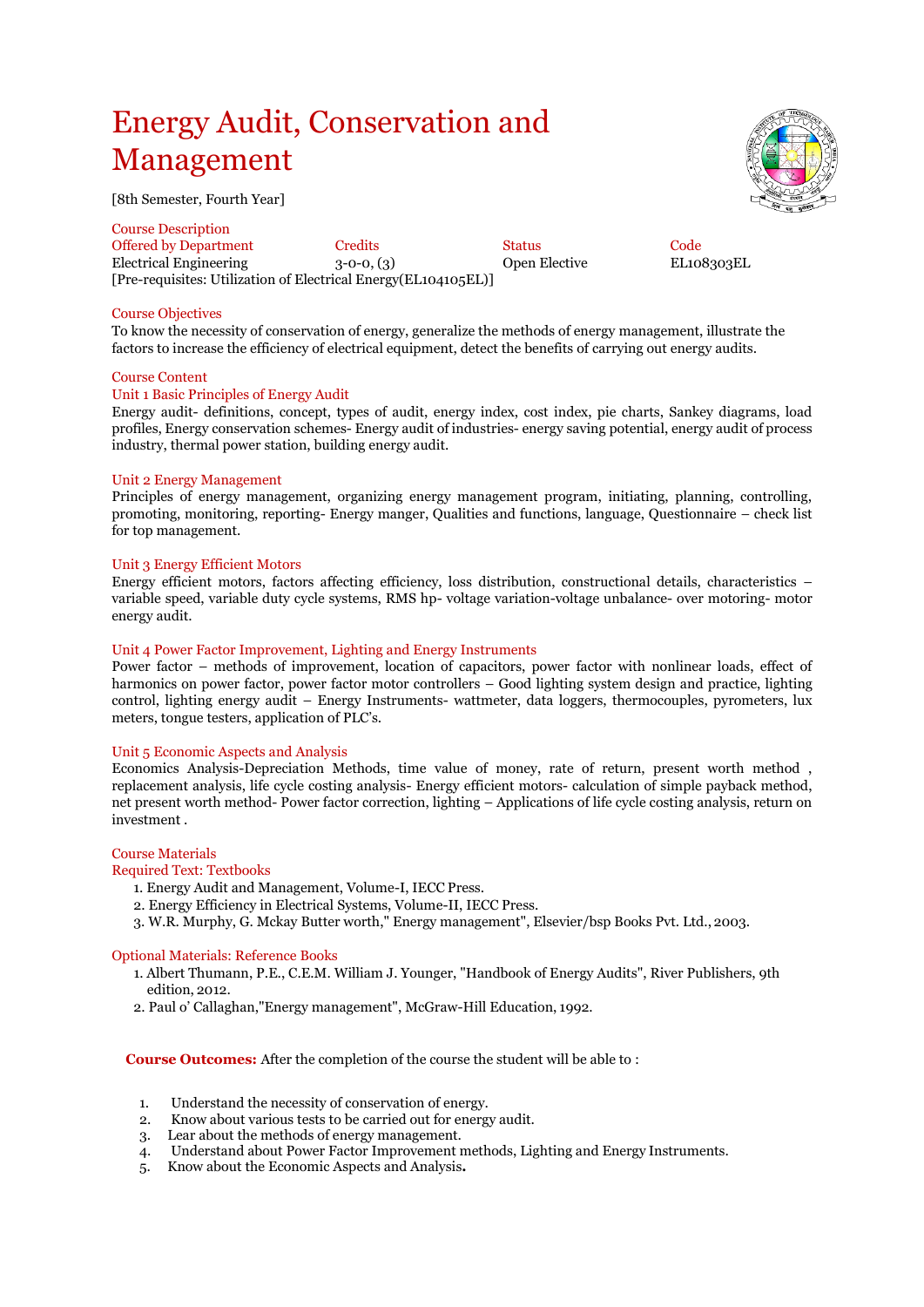## **Mapping of COs and POs**

|                 | PO <sub>1</sub> | PO <sub>2</sub> | $P_{03}$ | PO <sub>4</sub> | P0 <sub>5</sub> | <b>PO6</b> | PO7 | PO <sub>8</sub> | PO <sub>9</sub> | <b>PO10</b> | <b>PO11</b> | PO <sub>12</sub> |
|-----------------|-----------------|-----------------|----------|-----------------|-----------------|------------|-----|-----------------|-----------------|-------------|-------------|------------------|
| CO <sub>1</sub> |                 |                 |          |                 |                 |            |     |                 |                 |             |             |                  |
| CO <sub>2</sub> | .,              |                 |          |                 |                 |            |     |                 |                 |             |             |                  |
| $_{\rm CO3}$    |                 |                 |          |                 |                 |            |     |                 |                 |             |             |                  |
| CO4             |                 |                 |          |                 |                 |            |     |                 |                 |             |             |                  |
| CO <sub>5</sub> |                 |                 |          |                 |                 |            |     |                 |                 |             |             |                  |

## **Mapping of COs and PSOs**

|                 | PSO <sub>1</sub> | <b>PSO2</b> | PSO <sub>3</sub> |
|-----------------|------------------|-------------|------------------|
| CO <sub>1</sub> |                  | 2           | 2                |
| CO <sub>2</sub> | 3                | 2           | 2                |
| CO <sub>3</sub> |                  | 2           | 2                |
| CO <sub>4</sub> |                  | 9           | 2                |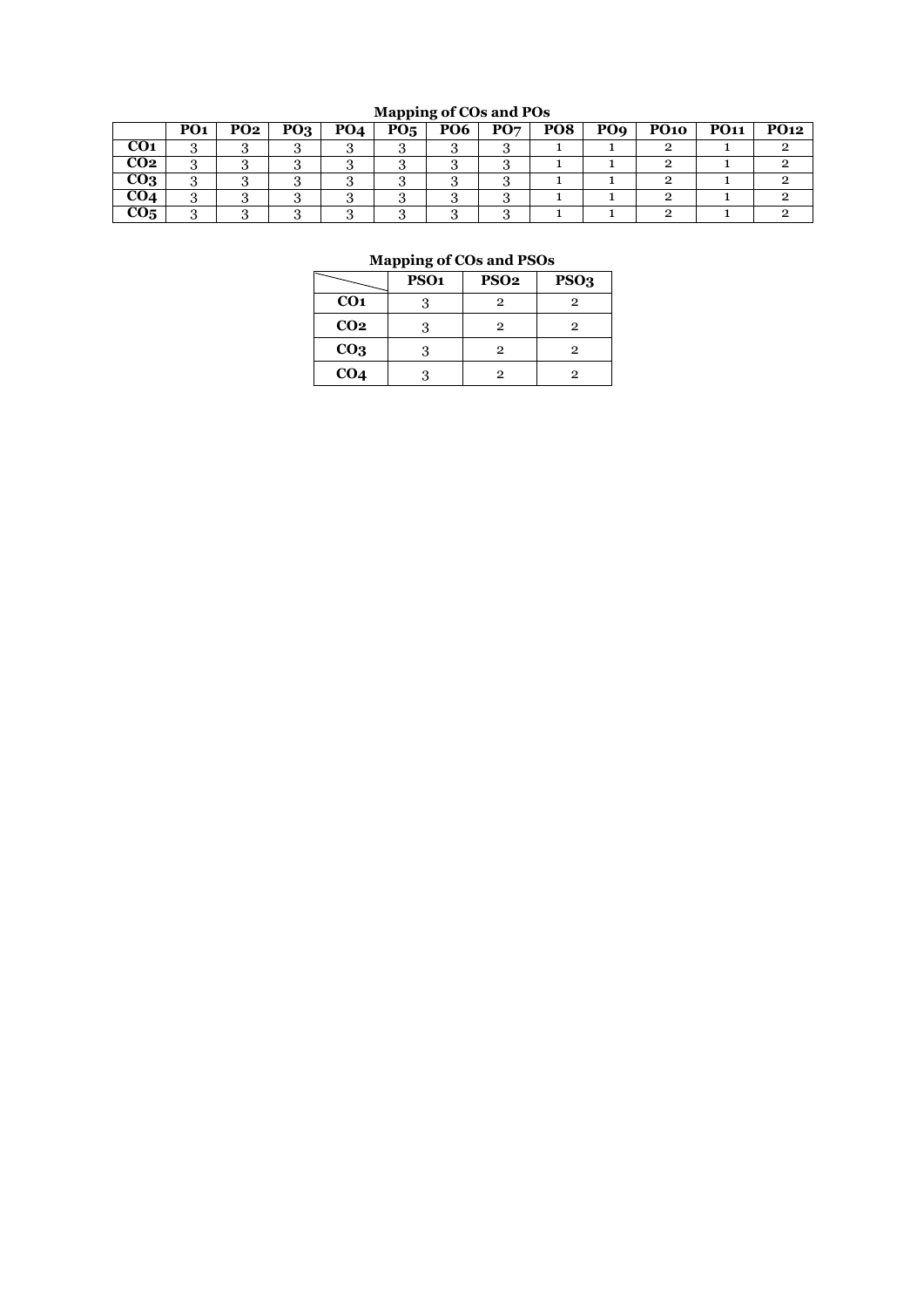# Introduction to Hybrid and Electric Vehicles



[8th Semester, Fourth Year]

Course Description Offered by Department Credits Code<br>
Electrical Engineering 3-0-0, (3) Open Elective EL108304EL Electrical Engineering  $3-0-0$ ,  $(3)$ [Pre-requisites: Basic Electrical Engineering (EL10I022EL)]

## Course Objectives

- 1. To present a comprehensive overview of Electric and Hybrid Electric Vehicles.
- 2. To discuss electric propulsion system and its constituents.
- 3. To study about electric vehicle charging system and its configuration.

## Course Content

## Unit 1 Introduction to Vehicular Technology

Classification and Configuration of vehicular technology: Basics of vehicle performance, vehicle power source characterization, transmission characteristics of conventional vehicles. History electric and hybrid electric vehicles, social and environmental importance of electric and hybrid electric vehicles, impact of modern drive-trains on energy supplies. Hybrid Electric Drive-trains: Basic concept of hybrid traction, introduction to various hybrid drivetrain topologies, power flow control in hybrid drive-train topologies, fuel efficiency analysis. Electric Drive- trains: Basic concept of electric traction, introduction to various electric drive-train topologies, power flow control in electric drive-train topologies, fuel efficiency analysis.

## Unit 2 Electric Propulsion System and Its Constituents for Vehicular Electrification

Introduction of Electric propulsion system and its different components. Energy source and storage system such as battery, Ultra-capacitor, Flywheels and fuel cell. Electrical Motor like DC Motor, Induction Motor, Permanent Magnet Synchronous Motor and Switched Reluctance Motor, Power Electronic Converter like AC/DC, DC/AC and DC/DC converter and its control. Electronic control unit and signal processing.

## Unit 3 Sizing of the Drive Train and Energy Management

Energy Management Strategies:Introduction to energy management strategies used in hybrid and electric vehicles, classification of different energy management strategies, comparison of different energy management strategies. Sizing the drive system: Matching the electric machine and the internal combustion engine (ICE), Sizing the propulsion motor, sizing the power electronics, selecting the energy storage technology, Communications, supporting subsystems.

## Unit 4 Electric Vehicle Charging System

Charging system classification, Configuration and architecture, Selection and sizing of slow and fast charger and charger connectors, EV charging system standards and guidelines, Recent trends and advancement in electric vehicle charging system, Wireless charging system, public charging station, Integration of renewable energy system and storage system with grid connected charging system.

## Course Materials

## Required Text: Textbooks

- 1. Iqbal Hussein, "Electric and Hybrid Vehicles: Design Fundamentals", CRC Press, 1st edition,2016.
- 2. Mehrdad Ehsani, Yimi Gao, Sebastian E. Gay, Ali Emadi, Modern Electric, "Hybrid Electric and Fuel Cell Vehicles: Fundamentals, Theory and Design", Standards media, First Edition, 2009.

## Optional Materials: Reference Books

- 1. James Larminie, John Lowry, "Electric Vehicle Technology Explained", Wiley, 2Nd edition,2012.
- 2. Chris Mi, M. AbulMasrur, David Wenzhong Gao, "Hybrid Electric Vehicles: Principles and Applications with Practical Perspectives", Wiley, 2Nd edition, 2017.

## Course Outcome (CO's)

Student will be able to,

- 1 Learn and Understand configuration and working of Electric and Hybrid Electric Vehicle.
- 2 Describe the role of Electric Propulsion System in the development of Electric and Hybrid Electric Vehicle.
- 3 Design and analyses the various electric drive train and power management scheme
- 4 Appraise and asses the significance of the charging station for Electric and Hybrid ElectricVehicle.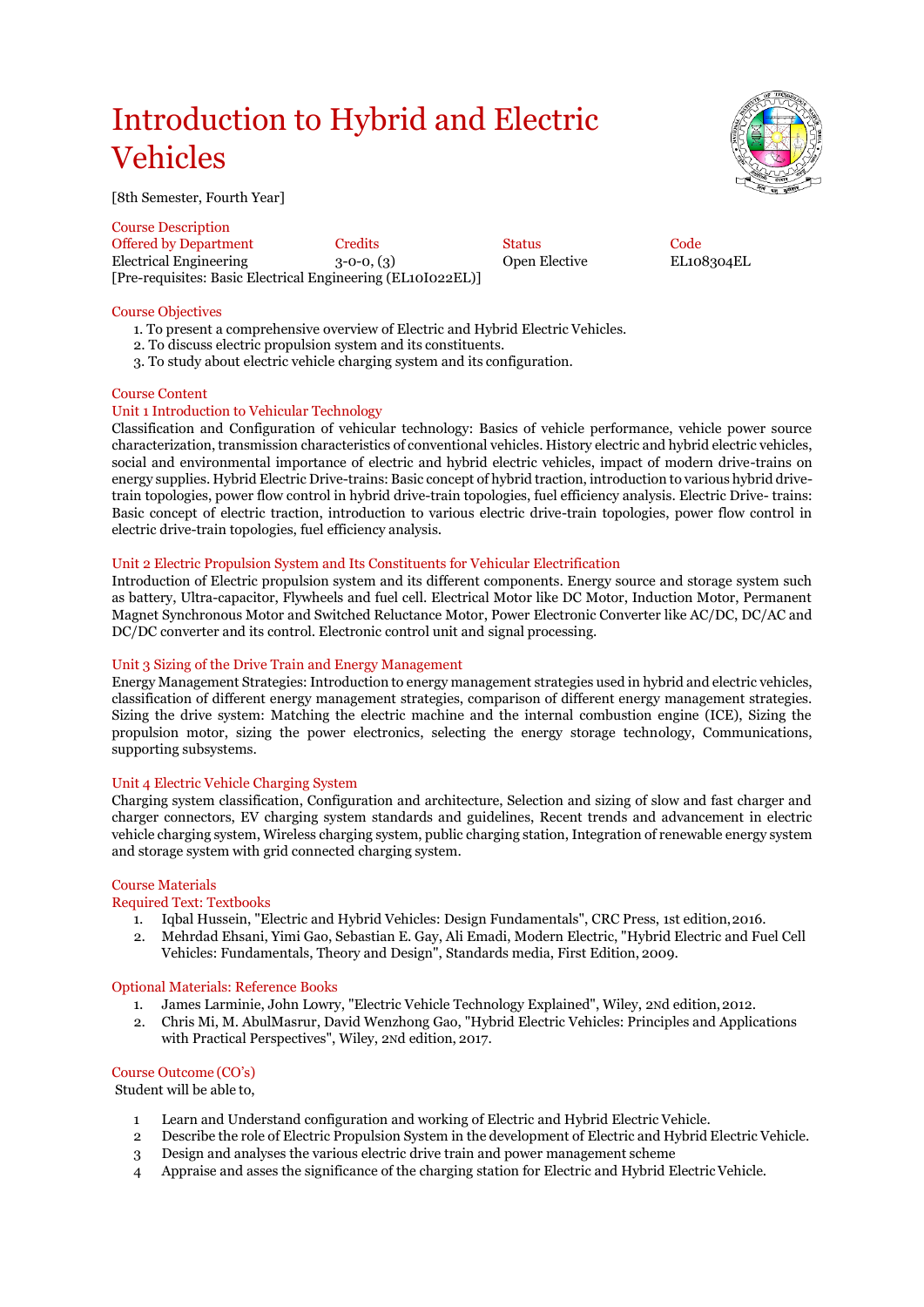## **Mapping of COs and POs**

|                 | PO <sub>1</sub> | <b>PO2</b> | PQ <sub>3</sub> | <b>PO4</b> | $P_{05}$ | $\overline{P06}$ | PO7 | PO8 | PO <sub>9</sub> | PO10 | <b>PO11</b> | <b>PO12</b> |
|-----------------|-----------------|------------|-----------------|------------|----------|------------------|-----|-----|-----------------|------|-------------|-------------|
| CO1             |                 |            |                 |            |          |                  |     |     |                 |      |             |             |
| CO <sub>2</sub> |                 |            |                 |            |          |                  |     |     |                 |      |             |             |
| CO <sub>3</sub> | ر.              |            |                 |            |          |                  |     |     |                 |      |             |             |
| CO <sub>4</sub> |                 |            |                 |            |          |                  |     |     |                 |      |             |             |

## **Mapping of COs and POs**

|                 | PSO <sub>1</sub> | <b>PSO2</b> | PSO <sub>3</sub> |
|-----------------|------------------|-------------|------------------|
| CO <sub>1</sub> |                  |             |                  |
| CO <sub>2</sub> |                  |             |                  |
| CO <sub>3</sub> |                  |             |                  |
| CO <sub>4</sub> |                  |             |                  |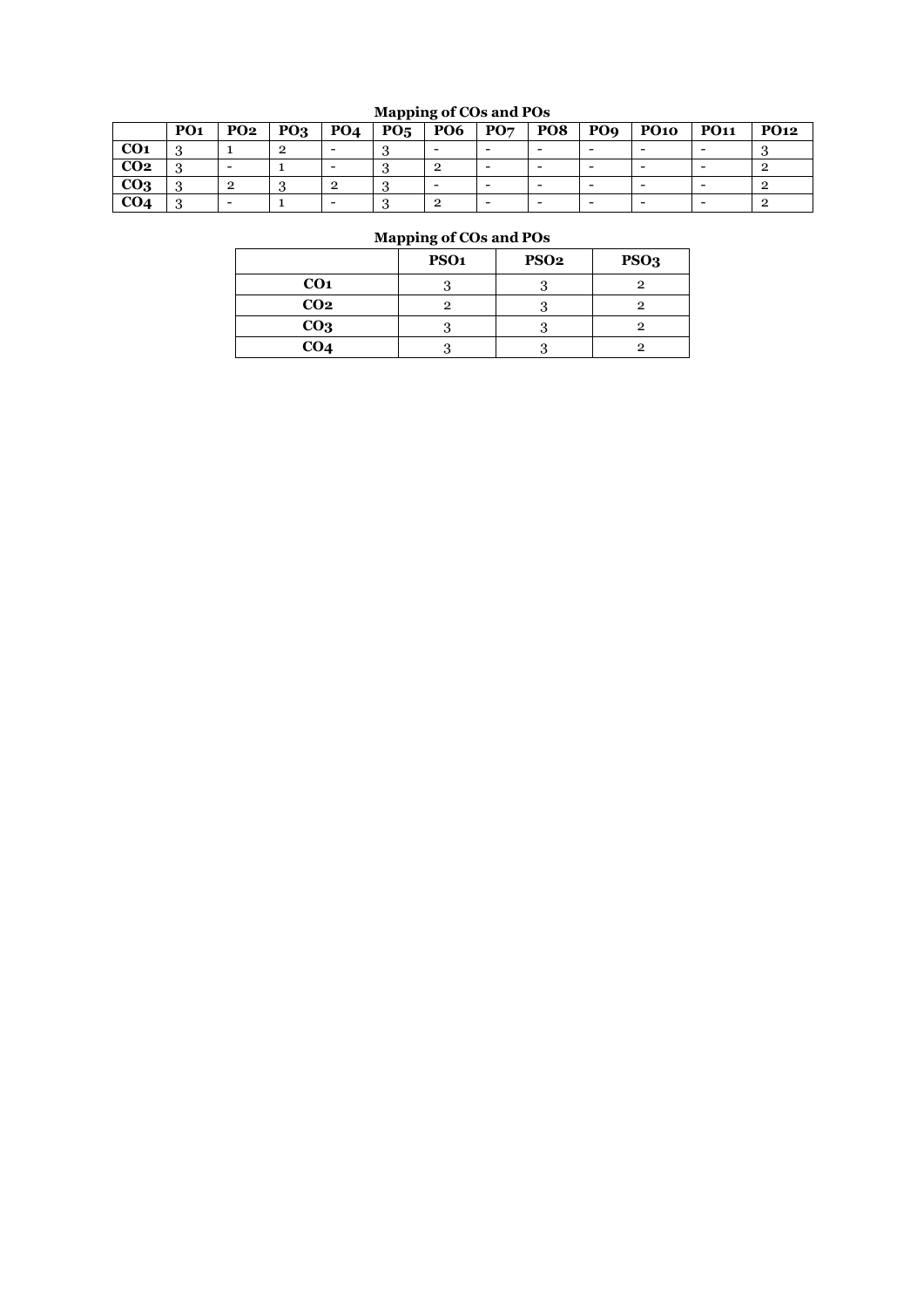# Medical Signal and Image Processing

[8th Semester, Fourth Year]

Course Description Offered by Department Credits Status Code Electrical Engineering 3-0-0, (3) Open Elective EL108305EL [Pre-requisites: Signal & Systems (EL104104EL)]

Course Objectives: To have an understanding on the application of digital image and signal processing techniques on medical signal and images.

## Course Content

Unit-1 Biomedical Signals and Images: Medical Imaging Modalities (ultrasound, X-ray, CT, MRI, PET, and SPECT), MRI, Speech Signals, ECG, Data Acquisition: Sampling in time, aliasing, interpolation, and quantization, Power spectral density, Adaptive filter and algorithms, Current Clinical Problems.

Unit-2 Image Processing Techniques: Components of an image processing system, Digital image representation, Image Enhancement, thresholding and segmentation, Image Compression, Image restoration,

Unit-3 Cardiological Signal Processing: Introductionto electrocardiography, acquisition, lead system, ECG features and their estimation. Pre-processing, QRS Detection Methods, Rhythm analysis, Arrhythmia detection Algorithms, automated ECG analysis. ECG pattern recognition, Heart rate variability analysis, clinical applications.

Unit-4 Neurological Signal Processing: Introduction to brain potential and EEG Signals, its origin, characteristics, frequency division, and evoked potentials. Analysis and detection of spikes and spindles in different frequency bands, Auto Regressive (AR) method for transient detection in case of seizure and sleep stage analysis. Case study: Brain computer interfacing (BCI).

## Course Materials

## Required Text: Textbooks

- 1. W. Birkfellner, Applied Medical Image Processing: A Basic Course, CRC Press , Second Edition,2014
- 2. Rangaraj M. Rangayyan"Biomedical Signal Analysis". IEEE Press, 2001.
- 3. D.C.Reddy, Biomedical Signal Processing- principles and techniques, Tata McGraw-Hill. 3. Biomedical Digital Signal Processing, Willis J.Tompkins, PHI.

## Optional Materials: Reference Books

- 1. I. Bankman, Handbook of Medical Image Processing and Analysis, Academic Press , Second Edition,2008
- 2. AkayM , Biomedical Signal Processing, Academic: Press.
- 3. Cohen.A, Biomedical Signal Processing -Vol. I Time & Frequency Analysis, CRC Press
- 4. R C Gonzalez, Wintz Paul, "Digital Image Processing", Addision Wesley, 2Nd Edition

## Course Outcomes

On successful completion of the course students will be able to:

- 1. Explain different medical image and signal modalities and their acquisition.
- 2. Demonstrate an understanding of different techniques in medical image processing.
- 3. Apply methods to extract relevant information from Cardio logical Signals.
- 4. Apply methods to extract relevant information from Neurological Signal.

## **Mapping of the COs and POs**

|                 | <b>PO1</b>     | <b>PO2</b> | $PQ3$ $PQ4$ | $\mid$ PO <sub>5</sub>   PO6   PO7 |  | $PO8$   $PO9$ | <b>PO10</b> | <b>PO11</b> | <b>PO12</b> |
|-----------------|----------------|------------|-------------|------------------------------------|--|---------------|-------------|-------------|-------------|
| CO <sub>1</sub> | $\overline{2}$ | 2          |             |                                    |  |               |             |             |             |
| CO <sub>2</sub> | 3              |            | റ           |                                    |  |               |             |             |             |
| CO <sub>3</sub> | 3              |            | റ           |                                    |  |               |             |             |             |
| CO <sub>4</sub> | 3              |            | റ           |                                    |  |               |             |             |             |